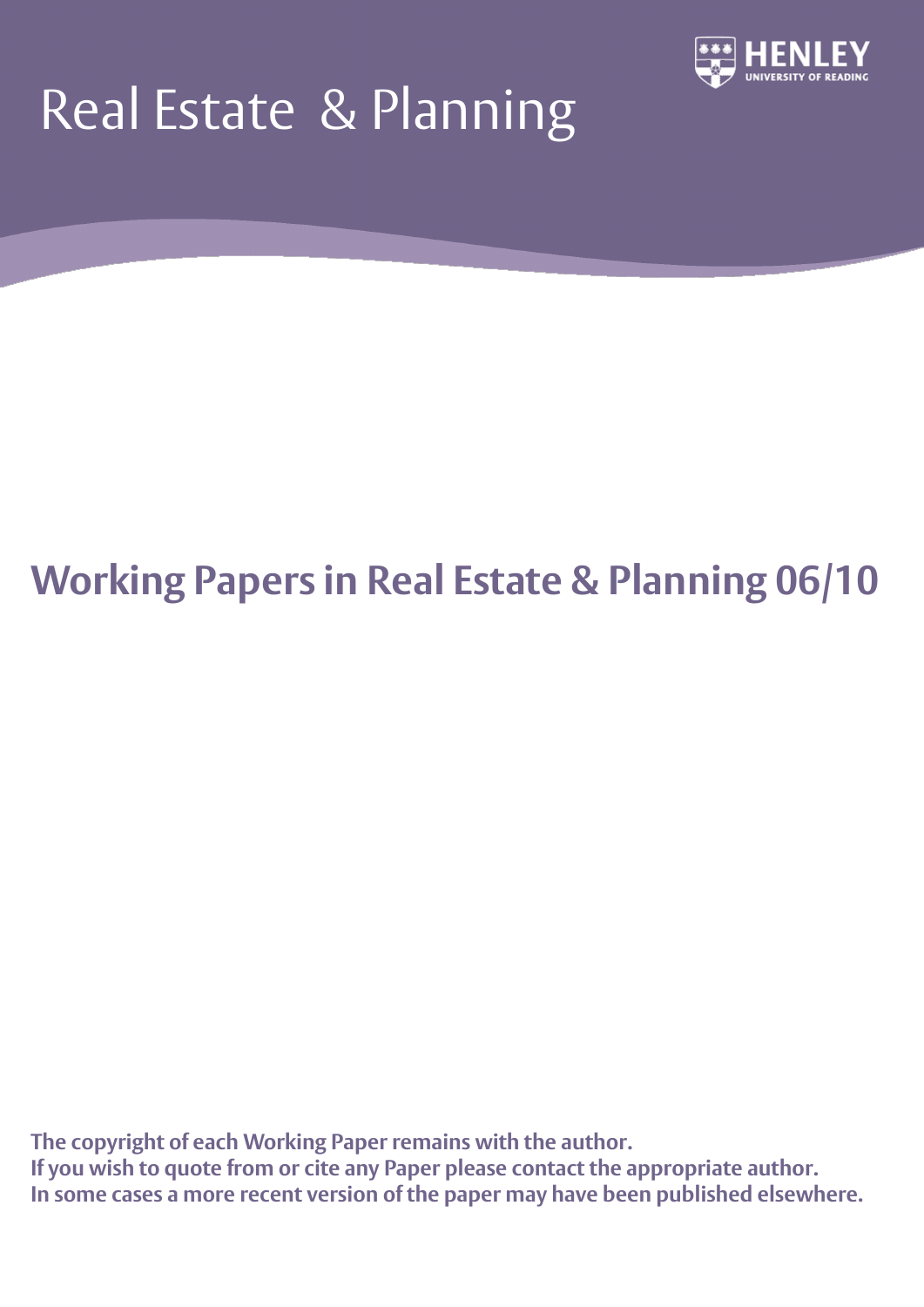# **Policy making without legislating; the self-regulation of commercial property leasing**

**Cathy Hughes+ and Neil Crosby**

#### **A Paper presented at The 17th Annual Conference of the European Real Estate Society Milan, Italy, June 2010**

+Corresponding author E-mail[: cathy.hughes@reading.ac.uk](mailto:cathy.hughes@reading.ac.uk) Phone: +44(0)118 378 6036

Real Estate & Planning University of Reading Whiteknights Reading RG6 6UD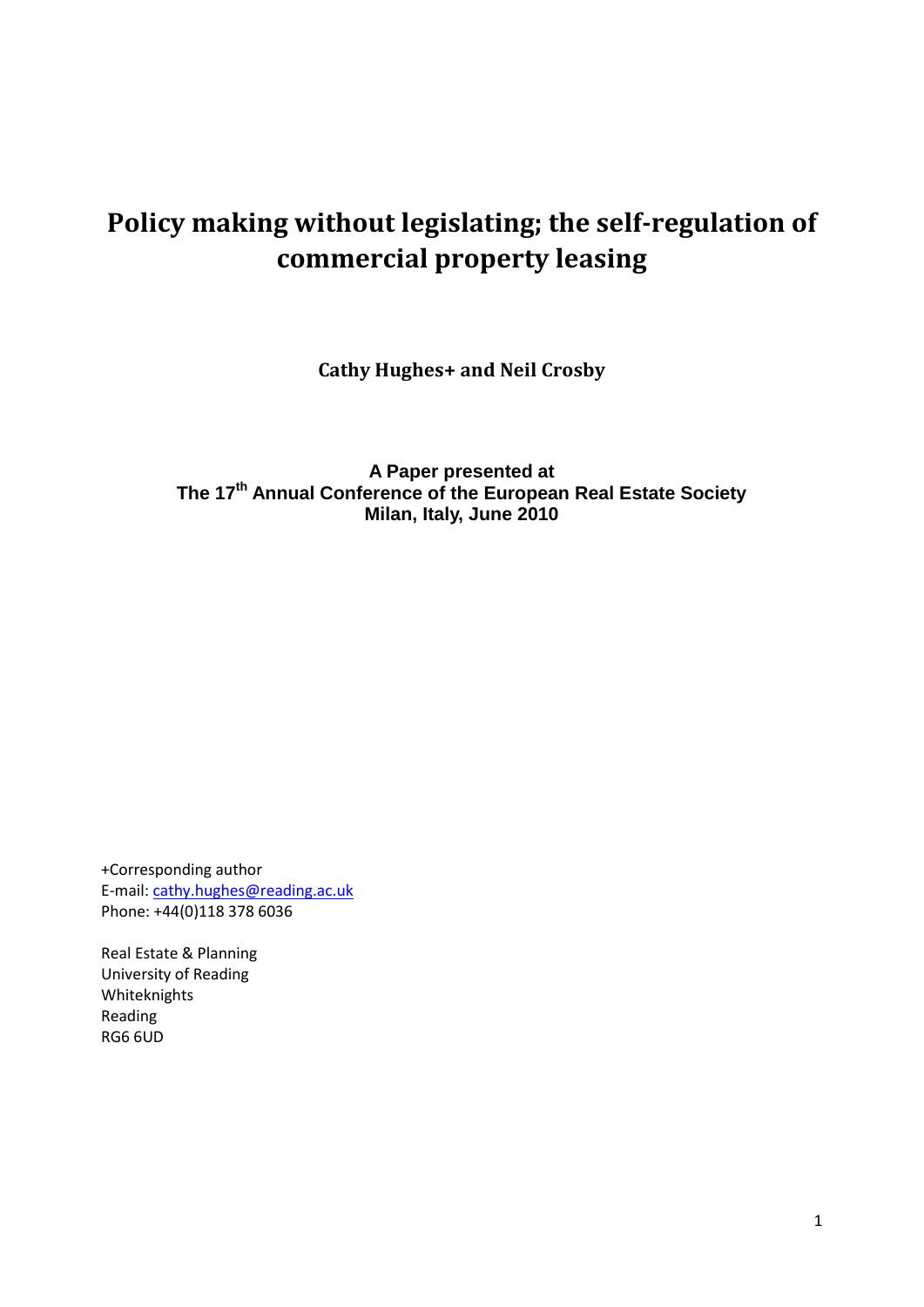# **Abstract**

The terms of a commercial property lease covers aspects such as rent, alterations to premises and the ability to leave; consequently they have a significant impact on cash flow and the ability of a business to develop.

In contrast to the heavily-legislated residential sector, commercial landlords and tenants in the UK are largely free to negotiate the terms of their contract. Yet, since the property crash of 1989/90, successive governments have taken an interest in commercial leasing; in particular there is a desire to see landlords being more flexible.

UK Government policy in this area has been pursued through industry self-regulation rather than legislation; since 1995 there have been three industry codes of practice on leasing. These codes are sanctioned by government and monitored by them. Yet, 15 years after the first code was launched, many in the industry see the whole code concept as ineffective and unlikely to ever achieve changes to certain aspects of landlord behaviour.

This paper is the first step in considering the lease codes in the wider context of industry selfregulation. The aim of the paper is twofold: First a framework is created using the literature on industry self-regulation from various countries and industries which suggests key criteria to explain the effectiveness (or ineffectiveness) of self-regulation. This is then applied to the UK lease codes based on research carried out by the authors for the UK Government to monitor the success of all three codes. The outcome is a clearer understanding of the possibilities and limitations of using a voluntary solution to achieve policy aims within the property industry.

**Key words:** Commercial leases, self-regulation, UK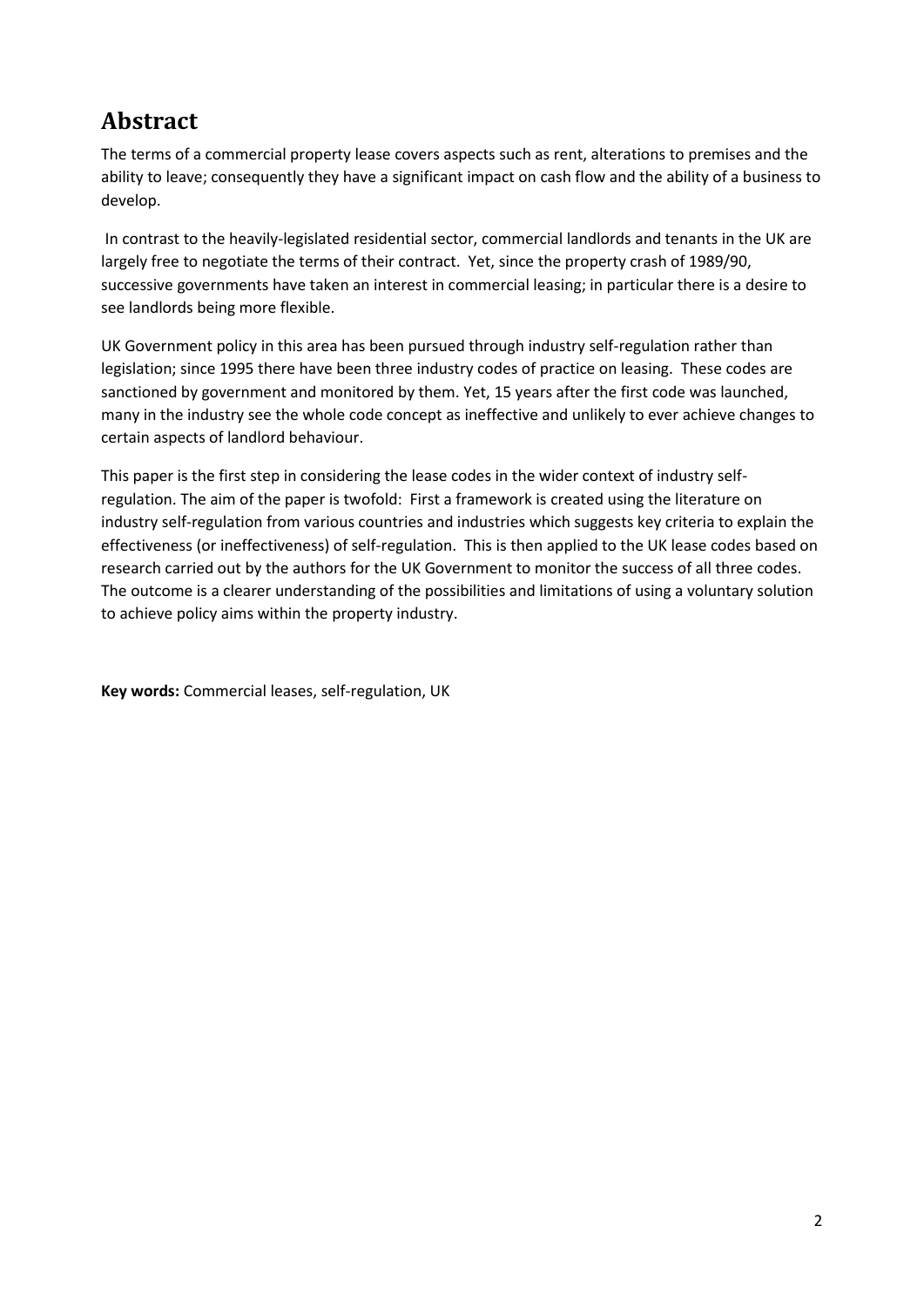# **Introduction**

Commercial leasing operates within a wide variety of regulatory regimes across the globe. In the UK it is not heavily regulated. There are some statutory limits on certain lease provisions, and statute provides and governs the right to renew leases, but, on the whole, the UK law does not directly control the terms that the parties to a commercial lease are able to negotiate. There is not even a statutory or common law requirement for terms to be fair or reasonable.

That does not mean that UK governments have no interest in lease terms. Commercial leases contain provisions defining and affecting key aspects of the occupation of premises (as noted in Crosby *et al 2006a, 2006b)*; these can impact on the ability of a business to develop and grow, or even to contract. Consequently commercial leasing has been linked to Government enterprise and productivity agendas, for example in the UK Government Budget Statement of 2005:

*The Government's strategy for closing the productivity gap in this environment has two broad strands: maintaining macroeconomic stability to help businesses and individuals plan for the future; and implementing microeconomic reforms to remove the barriers that prevent markets from functioning efficiently and flexibly. Effective and well-focused regulation can play a vital role in correcting market failures, promoting fairness and competition, and driving up standards. However, inefficient regulation can impose a significant burden on business."*  HM Treasury (2005) Budget Statement, paragraph 3.2

In the same chapter, the statement discusses commercial lease flexibility. In response to a University of Reading report on the operation of the commercial leasing market (Crosby *et al*, 2004), the Budget statement commented:

*"While the Government welcomes the recent trend towards greater market flexibility, it believes much more can be done to strengthen the impact of the code of practice on the market. It will continue to work with the industry on strengthening the code, but remains willing to pursue legislation if further movements towards greater market flexibility are not forthcoming."* HM Treasury (2005) Budget Statement, paragraph 3.119

The enduring importance of the enterprise and productivity agenda means that successive governments have, especially since the property crash of 1989/90, taken an increasing interest in commercial leasing.

This interest started life as a threat to legislate on the specific areas of upward only rent reviews, confidentiality clauses and rent determination processes at rent review and lease renewal (DOE 1993). However this didn't materialise, instead the property industry proposed a system of self-regulation. This route was endorsed by government and led to the first Code of Practice for Commercial Leases (RICS 1995), developed by a committee of stakeholders in the leasing process including organisations representing landlords, tenants and the land and law professions. Some fifteen years later, self regulation is still the means by which leasing is held in check; the industry is currently operating the third edition of the Code (Joint Working Group on Commercial Leases, 2007).

It is proving difficult to declare self regulation on leasing to be a 'success', or even to determine *how* to assess the extent to which it can be seen to be a successful system in terms of achieving policy objectives. This is despite research commissioned by the Government to monitor the operation of the successive Codes and undertaken by the University of Reading which found that: The first code was poorly disseminated (DETR 2000); The dissemination of the second Code was better but not seen to be directly influencing leasing negotiations or practice (Crosby *et al* 2005); There is a low level of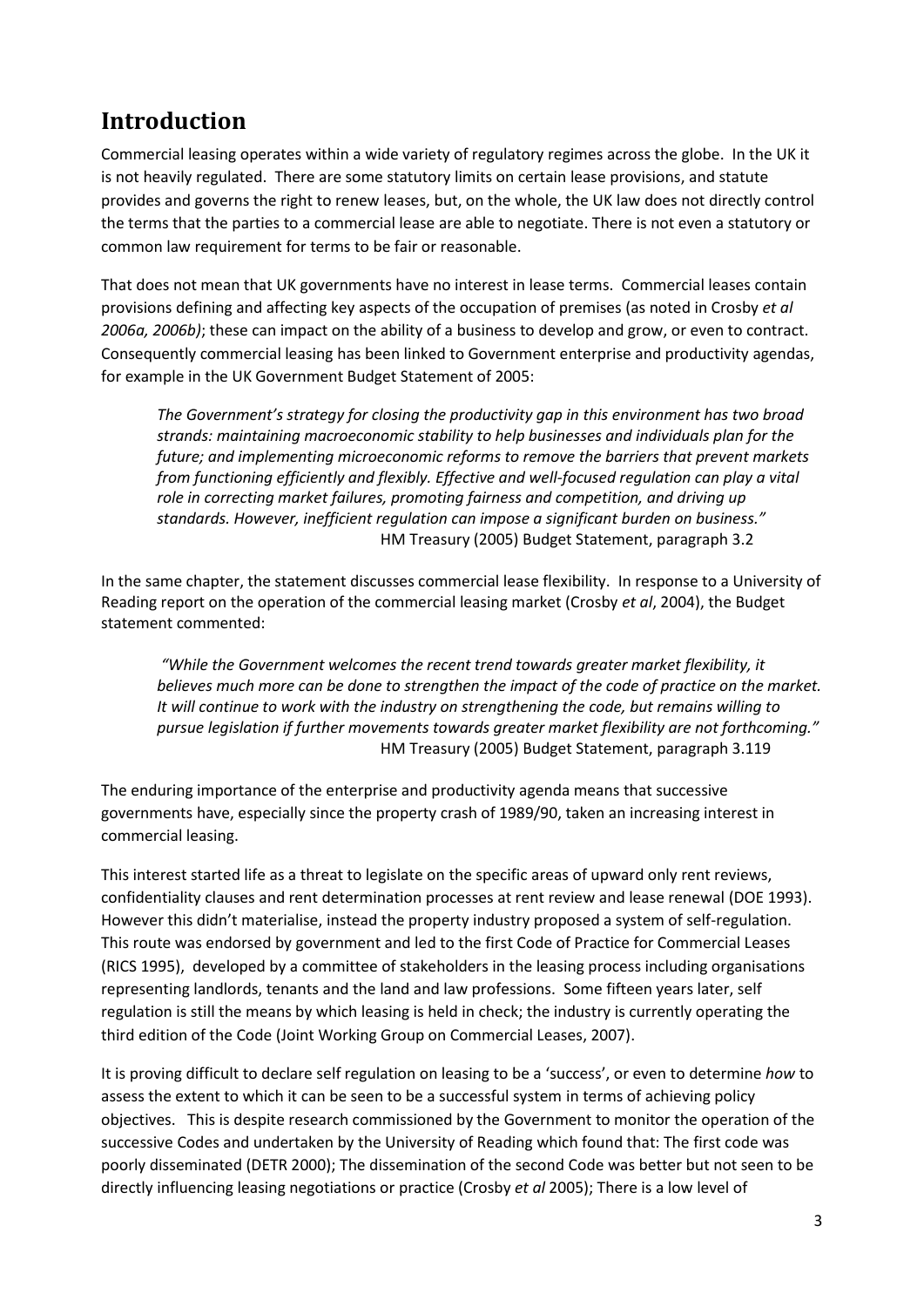awareness of the third version of the code and again little direct use of it in practice (Crosby and Hughes 2009).

These latest findings prompted a ministerial statement (Austin, 2009) expressing disappointment that small business tenants are not being told about the code and it is not a "primary tool for the negotiation of new leases" except in the hands of a few large tenants. There has been an increasing focus on small business tenants as the code has developed, to such an extent that it now appears that their awareness and 'use of the code' is the primary measure of the response of the market. The minister called on the property industry to respond or face legislation.

However, over the fifteen years spanned by the three codes, changes have taken place that would seem to be in line with government ambitions. There is increased diversity of lease lengths, including short leases without rent reviews, increased incidence of break clauses, changes to the approach to repairing liabilities and to subletting that are more subtle but significant. These are well documented by Crosby *et al* (2005) and accepted by all stakeholders in the process, including Government. However, the Code monitoring also identified that these changes are essentially market driven, although the various incarnations of the code and the associated threats of legislation certainly played their part in encouraging change (Crosby *et al* 2005).

Research into the Codes so far has not actually attempted to address the wider issues of the advantages and limitations of using a voluntary solution to achieve policy aims within the property industry. This paper aims to move in this direction. It provides a first step in considering the lease codes in the wider context of industry self-regulation. The aim of the paper is twofold: First a review of literature on industry self-regulation is undertaken to help understand the key dimensions of self-regulation and, in particular, to suggest key criteria which may explain the effectiveness (or ineffectiveness) of selfregulation. Second, the UK commercial lease codes are then considered in the light of this literature and criteria, using the existing research carried out by the authors to monitor the success of these codes. We hope to then have the beginnings of a clearer understanding of the role self regulation can play in commercial leasing, make some preliminary conclusions on the success of these codes and suggest the further research needed to strengthen any findings.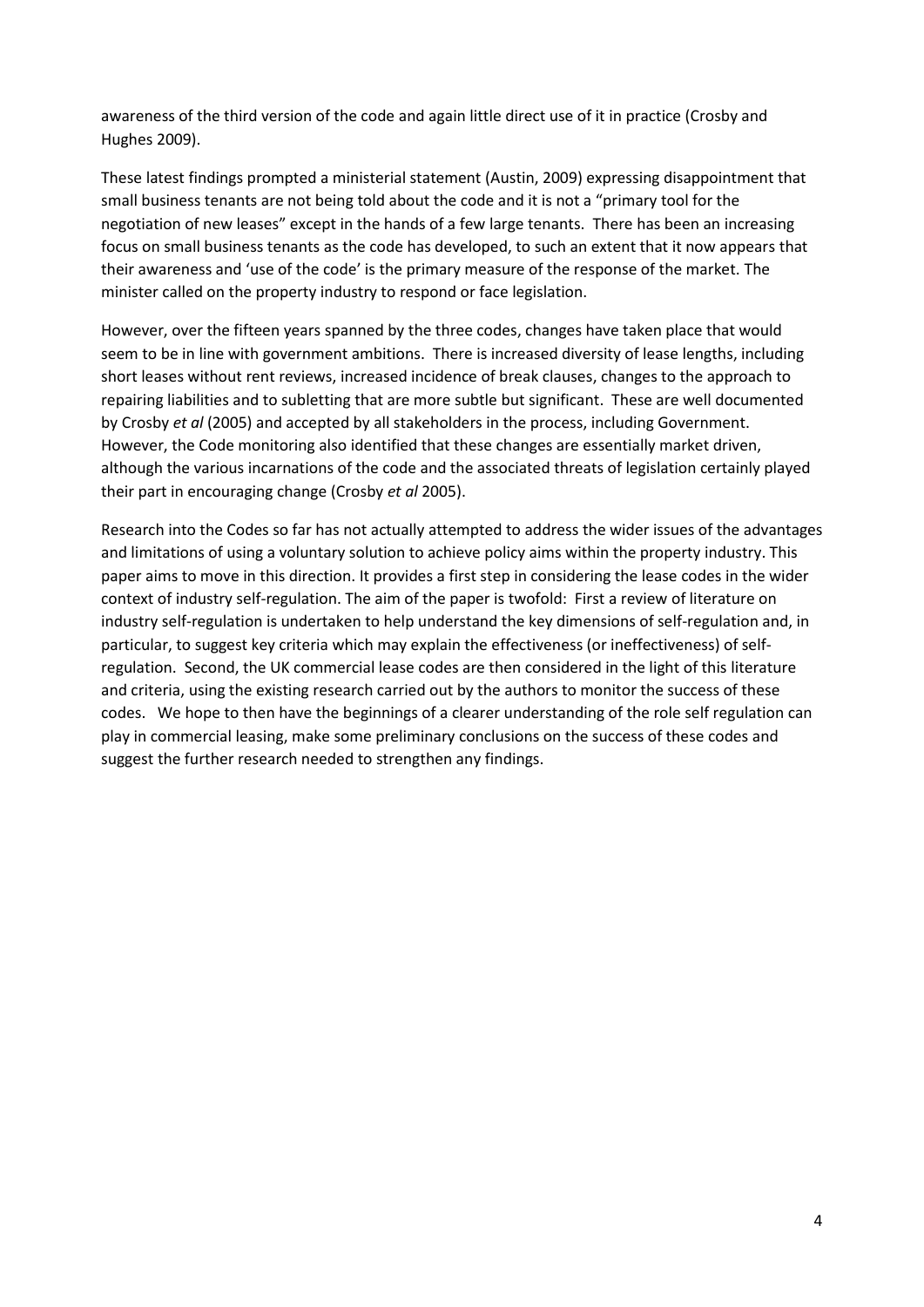# **Background literature on self regulation**

#### **Definition and scope**

A commonly cited definition of industry self-regulation is "a regulatory process whereby an industrylevel, as opposed to a governmental- or firm-level, organization (such as a trade association or professional society) sets and enforces rules and standards relating to the conduct of firms in the industry" (Gupta and Lad, 1983: 417) This definition doesn't preclude the involvement of government in the process, but places the *primary* responsibility for setting up and operating the regulatory regime with the industry body. For Hemphill (1992), key characteristics are that the development of selfregulation is voluntary and that it covers behaviour that is discretionary.

The scope of self regulation is wide. Gunningham and Rees (1997) make a distinction between economic and social self-regulation, the former being about controlling the market and the latter about the unacceptable consequences of business activities for the environment, workforce, customers or clients. It is the latter that concerns us in the current study.

Durkheim (1933) saw mediating institutions, such as industry organisations, being in a good position to promote shared ethical practices within an industry. He saw them as 'moralising' industrial and commercial life by creating a normative framework. Adding to this moral leadership, proponents of self regulation argue that codes can deal with moral issues that governments find difficult to tackle or define, such as taste and decency and (in the case of the advertising industry at least) can even be tougher than legislation (Boddewyn, 1985). Boddewyn further argues, through his study of the advertising industry, that because an industry has a sense of ownership of the rules on behaviour, they are accepted and enforced from within the industry without the hostile response that often accompanies legal solutions. Braithwaite (1993) argues that this sense of commitment can achieve better results than government regulation.

However, self regulation is not without its critics. Braithwaite exemplifies much of the criticisms in saying that self-regulation is "frequently an attempt to deceive the public into believing in the responsibility of a[n] irresponsible industry. Sometimes it is a strategy to give the government an excuse for not doing its job." (1993: 91). Gunningham and Rees (1997) put it another way, saying that an accusation levelled at self-regulation is that it serves the industry rather than the public interest. They similarly note that it can be seen as a mechanism to ward off state intervention. The European Consumer Law Group makes plain its view that voluntary codes are a last resort for consumer protection and that "the mere existence of a code can seriously undermine the case for future legislative reform" (ECLG 1983: 211). Clearly, self regulation has the potential to be self serving but as Gunningham and Rees note, the important questions are about the *circumstances* in which industry self-regulation is self-serving and, alternatively, under what circumstances it may become a "force for moral constraint and aspiration in industrial and commercial life" (1997: 373).

The centrality of an industry organisation, such as a trade association, to self regulation would seem apparent. Gunningham and Rees (1997:373) describe the importance of the industry as an 'organizational field', a force with the potential to bridge the gap between individual firms and society and so to instigate change. They cite examples of the chemical manufacturing industry's global Responsible Care Program and the American Institute of Nuclear Power Operations (INPO) and their success in achieving a shift in industrial morality in response to particular events and social change. However, the notion of organizational field is more complex than simply trade organisations, and as such may be a more relevant concept in real estate where there is no single trade association to act as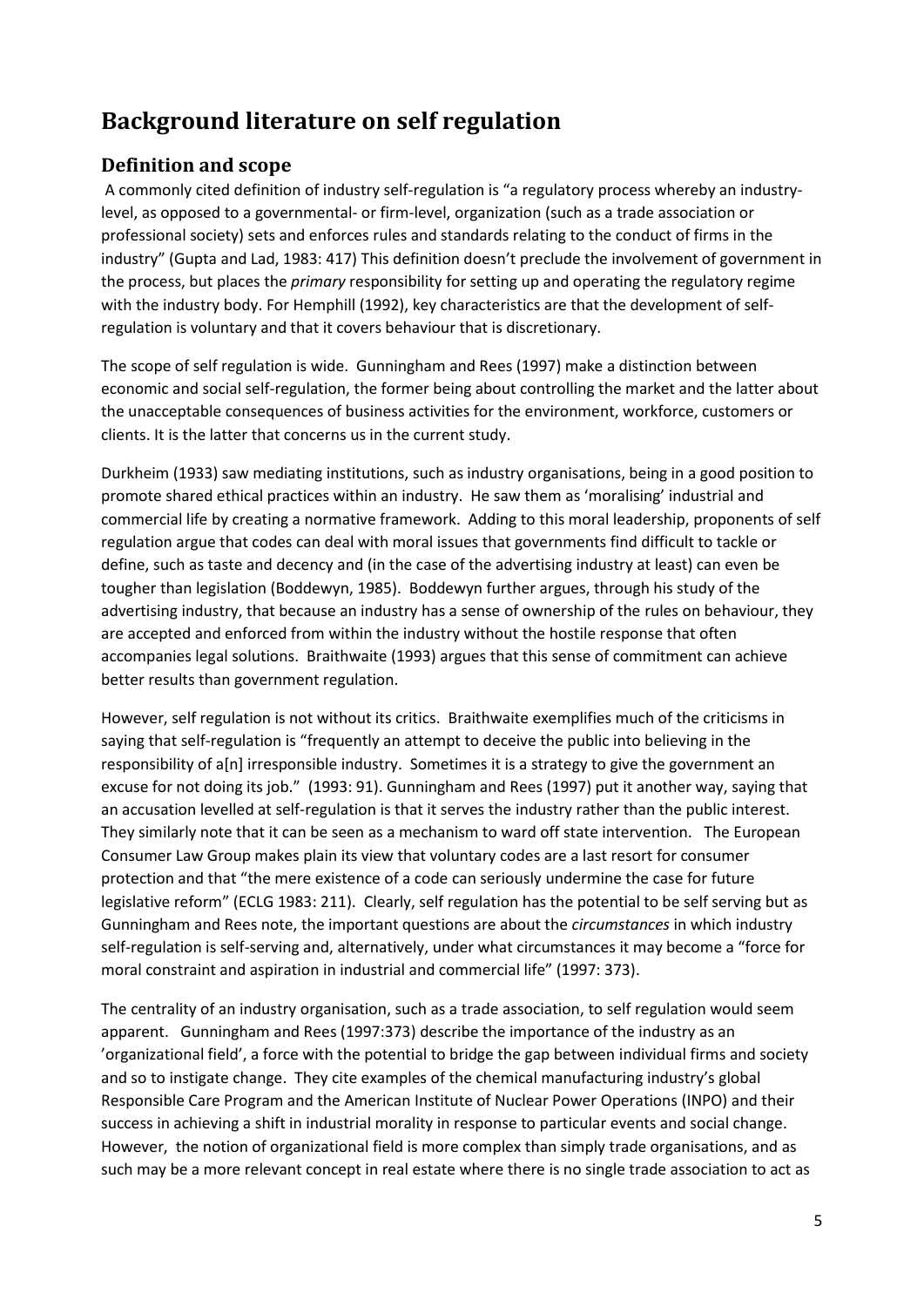an umbrella organisation. DiMaggio and Powell (1983: 148) define an organizational field as "those organizations that, in the aggregate, constitute a recognized area of institutional life". This casts the net wider than a single industry body and includes suppliers, competing firms, consumers, regulatory agencies and so on. Notably the Lease Code was drawn up by a working group representing these various players rather than a trade association; the relevance of this remains to be seen.

#### **The Regulation and self-regulation continuum**

Gupta and Lad (1983) recognise that self regulation often coexists with government oversight and also with the threat of direct regulation. Gunningham and Rees argue that where there is a large gap between the interests of the individual firm and that of the public, self regulation may simply not be able to bridge the gap by itself. Boddewyn (1985) concludes that the interaction of the two is needed to control advertising behaviour, although he sees this manifesting in different solutions in different countries and different industries. Even if self regulation can provide the mechanisms for control, Hemphill (2004) argues that the public must be kept informed; truthful performance metrics are all important to convince the public that there is no need for government regulation.

Gunningham and Rees (1997) develop the idea of a continuum upon which government and self regulation interact and co-exist. The issue for them is to determine 'principles of institutional diagnosis' to design the structures of co-existence. They argue that regulation policy must respond to industry structure; this notion of responsive regulation is one associated with Nonet & Selznick (1978) which has been developed and argued by others such as Ayres and Braithwaite (1995). Put simply, the idea is that some industries have the capacity for effective self regulation while others do not and regulation should respond to this. An example cited by Gunningham and Rees to show how government might respond to an industry with the ability to self regulate, is that of health care in the USA. Industry self regulation under the auspices of the Joint Commission on Accreditation of Healthcare Organizations was eventually given responsibility and a major role in determining which hospitals could get Medicare funds from the state (1997:397).

#### **A normative framework**

Gunningham and Rees referencing Durkheim's idea of moralising industrial life, argue that "an industry association must establish a normative framework for its members and, equally important, develop ways to ensure its efficacy." (1997: 372). The development of an industry morality and the associated normative framework is, according to Gunningham and Rees (1997: 376) an important first step in industry self-regulation. They distil a set of principles and practices which, they argue, must be institutionalised through the development of industry –wide policies and procedures to ensure the commitment of firms. The seven features which are central to this framework are:

- 1. It provides a shared basis for challenging, questioning and guiding industry practices. Looking at these things from different standpoints to standard market view.
- 2. It is a product of reflection and conscious deliberation.
- 3. It recognises multiple values and commitments. Economic self-interest is recognised but organisations are asked to become less single-minded.
- 4. It takes a critical standpoint assuming practices can be changed in light of reflection.
- 5. It creates a framework that defines and upholds a special organisational competence such as practicing sustainable forestry or operating nuclear reactors safely and reliably.
- 6. There is an expectation of willing obedience but not grudging acquiescence.
- 7. It provides a legitimate account of the industry's activities to the public.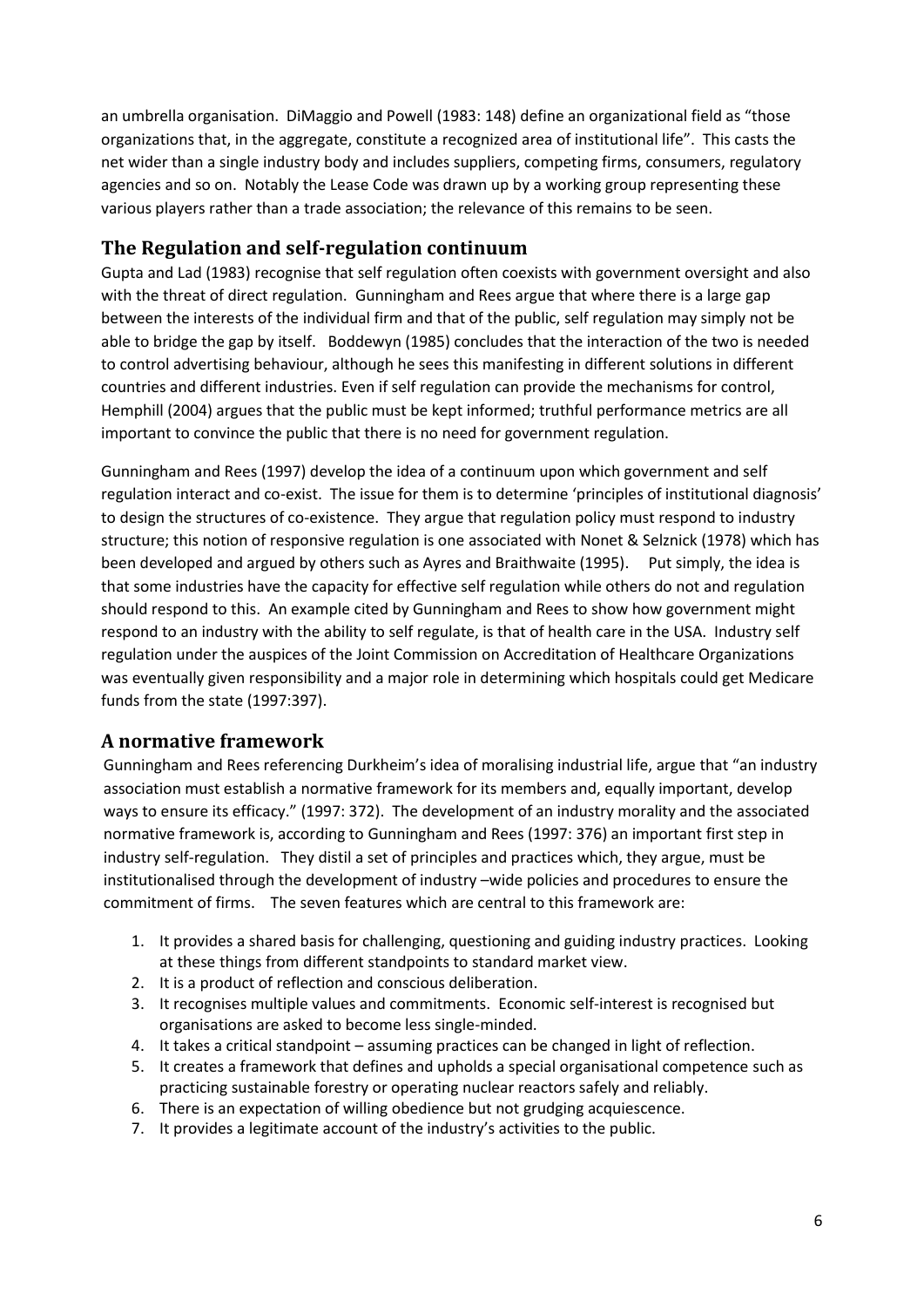This clearly sets out underpinning principles as well as associated practical manifestations. Key aspects of this are open and inclusive development, continual reflection and review, willing compliance and accountability to the public.

## **Free riders**

The issue of willing compliance, or rather the converse, is one that exercises the minds of many researchers; Gunningham and Rees argue that it is important that a system of self regulation prevents free riders. If a code is brought into operation without the full involvement of the industry players then this free riding may undermine the operation of the code (and they argue that legislative backing may be needed). Alternatively if there is full agreement but some then feign compliance self-regulation can address this through peer pressure and formal sanctions.

Lennox (2004), in his study of environmental self regulatory schemes, considered how to avoid the problems that he saw when free-riders caused firms to leave the scheme, potentially leading to its collapse. He postulated that if participants get a benefit from taking part then they will do it even if some of the benefits spill over to non-participants. He identified four types of benefit that could ensure participants did not leave despite some non-compliance:

- 1. Operational benefits: He found that participants in the chemical industry's Responsible Care Program (RCP) actually got efficiency savings.
- 2. Affiliation benefits: He notes that a condition of membership of the American Chemistry Council (ACC) was participation in the RCP. Therefore he argues that if the benefits of being in ACC outweigh costs of joining and being in the RCP then firms will not leave.
- 3. Signalling benefits: Taking part distinguishes good firms from bad.
- 4. Legitimacy benefits: By being part of the scheme, a firm may become more attractive as a trading partner or in some other way get preferable treatment from suppliers etc. (For this point he refers to work of institutional scholars such as DiMaggio and Powell (1991) and North (1990)).

Lennox's work found that participants in the RCP were better off by being in it, but then so were the non-participants. Therefore despite the operational benefits, the issue remains as Hemphill (1992) notes, where the problems of free riders may put those that abide by a code at an economic disadvantage as they are bearing the cost of the 'public goods' that are effectively provided for all in the industry regardless of their contribution. Lennox found that a group of large visible firms continued to support the RCP and so ensured its continuance. "For policymakers, this raises interesting questions about how to respond to self-regulatory efforts that are in part successful and yet still suffer from free riding and opportunism." (Lennox, 2006: 687)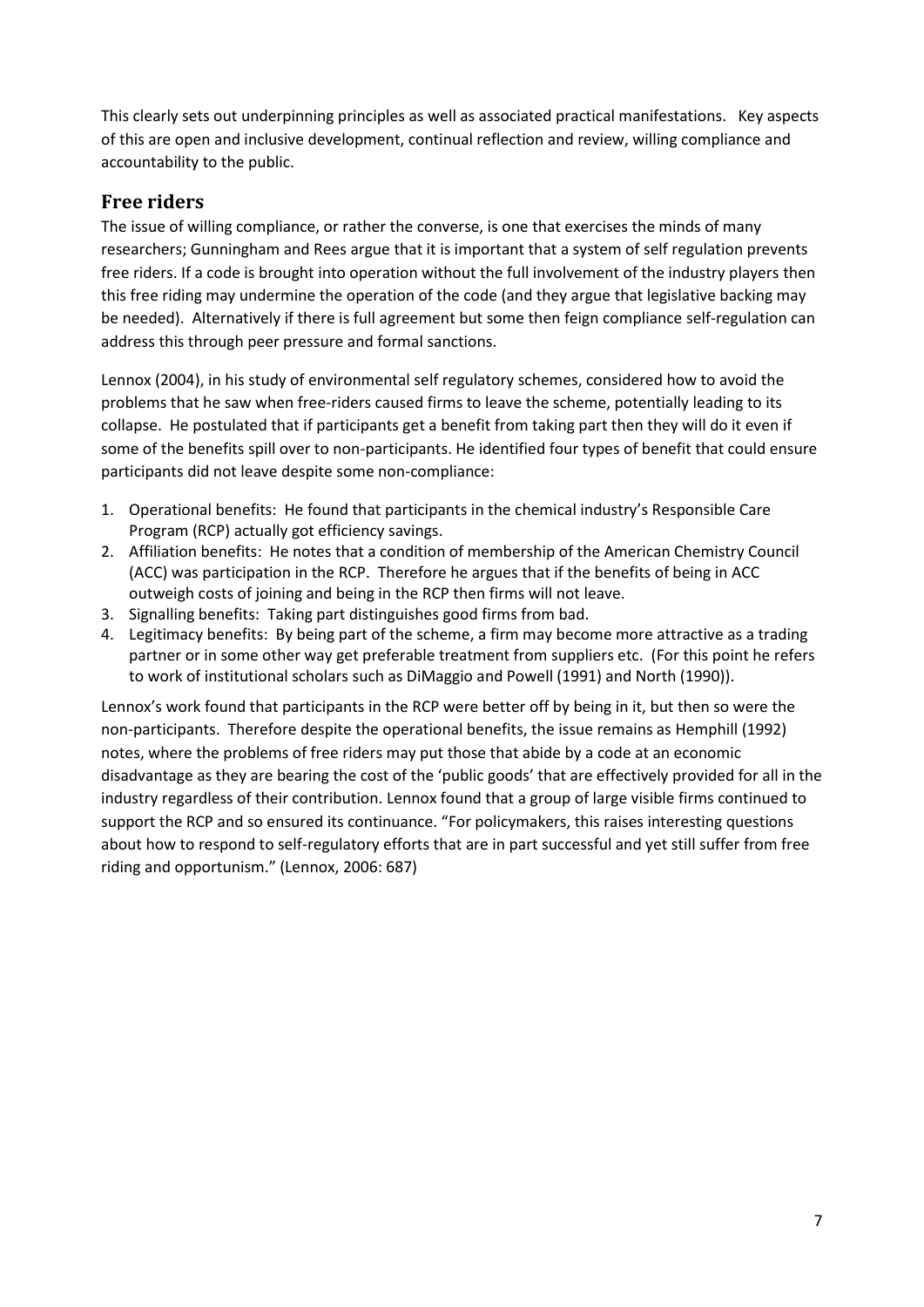# **A possible framework**

In order to evaluate the property industry and the Lease Code as a system of self regulation, a framework is needed that allows us to interrogate the system of self regulation, which will then enable us to assess issues such as the extent to which there is an institutional morality, a robust normative framework, and a mechanism to ensure compliance. Issues such as the role of government and public perceptions also need a framework for evaluation. We can then comment on the extent to which the industry has the capacity for self regulation, both generally and in the case of leasing in particular.

There is potentially a useful practical tool produced by the Canadian Office of Consumer Affairs, an organisation which has, over many years, undertaken research and actively promoted debate in the use of voluntary codes. This has led them to produce a guide to the development of voluntary codes (Office of Consumer Affairs, 1998) and subsequently a framework for evaluating voluntary codes (Industry Canada, 2002). Figure 1 sets out the main headings of their framework with the associated issues. For each of the issues, the framework includes a set of performance indicators which can be used to answer the various questions. The main headings are Due Process, Relevance, Success and Alternative Approaches.

The concerns over *due process* resonate with the establishment of a normative framework discussed by Gunningham and Rees. The performance indicators suggested to evaluate due process revolve around the meaningful involvement of all industry players and other stakeholders, including government, in the development of the code, so according with the notion of a shared basis and a process of conscious deliberation. Similarly, such involvement should mean that there is 'willing obedience'. Overall, the notion of due process is about inclusivity in development but also about ensuring that the burden of development and implementation is fairly spread. It also includes notions of clarity in communication, fair and independent, monitoring procedures through to complaints procedures and proportional consequences of non-compliance.

Ensuring *relevance* is an important aspect of the Canadian framework, which reinforces the idea that an industry must be constantly reflecting and reviewing the operation of a code to refine, develop or simply scrap it if it is no longer required.

To measure the *success* of a code, the framework questions the measurable achievements, the behaviour of individual firms and their internal processes with respect to the code as well as the institutionalisation of the code within the industry.

Finally *alternative approaches* questions whether the voluntary code could be reinforced or whether alternatives such as legislation would do a better job. The public perception of relevance and success is also considered here.

In the light of the literature review, this framework appears compelling as a format to use to in respect of the Lease Code. Therefore, in the next section we first briefly set out the content and mechanics of the Lease Code and then attempt to answer each of the questions in Fig. 1 for this specific voluntary code.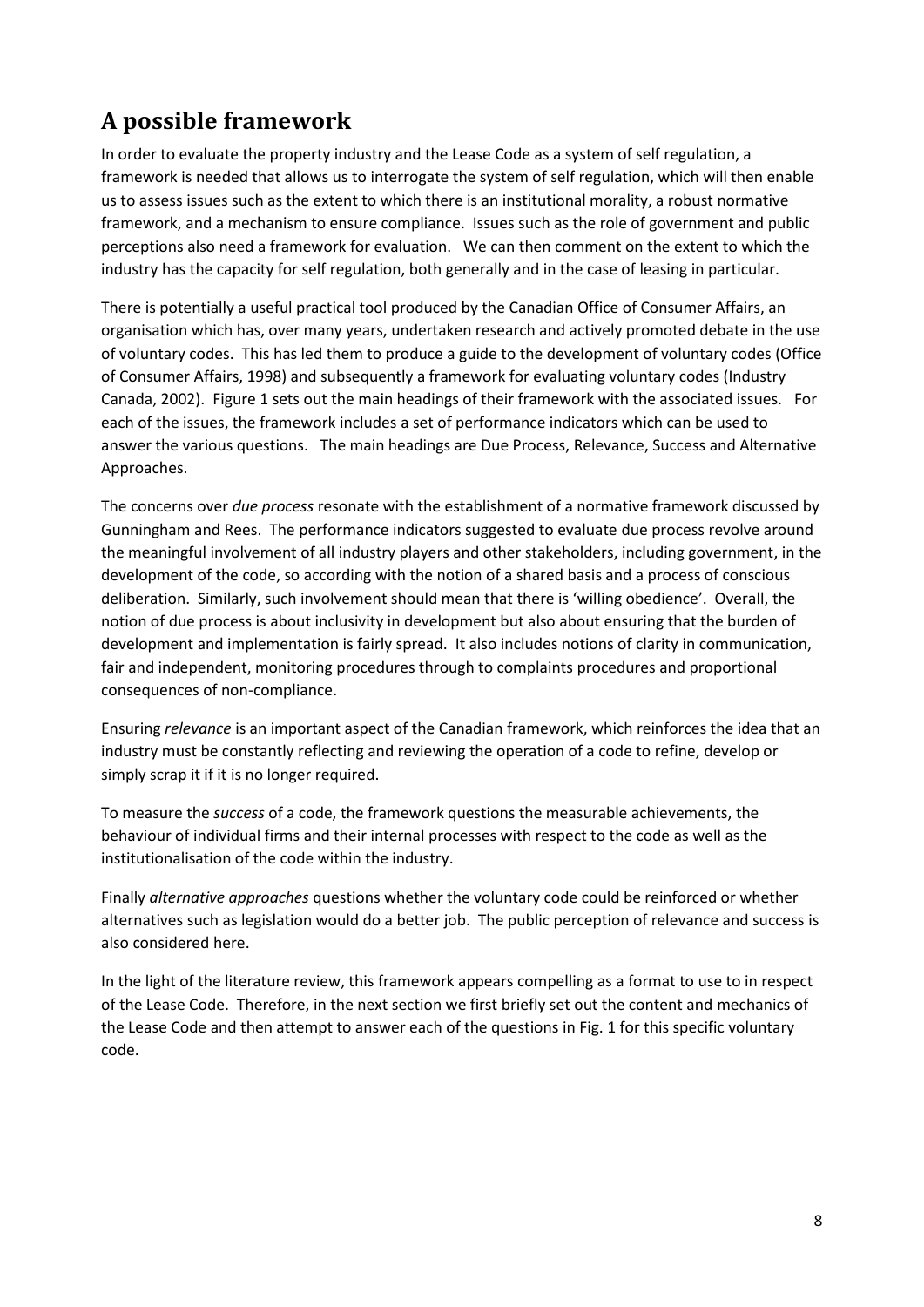|                          | <b>Framework for evaluating voluntary codes</b>                                                |
|--------------------------|------------------------------------------------------------------------------------------------|
| <b>Evaluation factor</b> | <b>Issues</b>                                                                                  |
| <b>Due Process</b>       | Has code development been open, transparent, fair and meaningful?                              |
|                          | Is the implementation of the code fair?                                                        |
|                          | Are the requirements of the code clear?                                                        |
|                          | Are there fair procedures for monitoring and enforcement?                                      |
|                          | Are there fair procedures for dispute settlement, complaints and<br>sanctions?                 |
|                          | Is there a range of appropriate negative consequences and incentives for<br>compliance?        |
|                          | Are the negative and positive incentives used?                                                 |
| Relevance                | Does the voluntary code address a fundamental problem or actual need?                          |
|                          | Are there competing codes or legislative instruments?                                          |
| <b>Success</b>           | Have the objectives of the code been achieved?                                                 |
|                          | Are the firms capable of compliance?                                                           |
|                          | Are there incentives for compliance?                                                           |
|                          | Is there an industry organization or another group to develop and<br>administer the code?      |
|                          | Are there mechanisms to hold the industry or firm accountable for<br>compliance with the code? |
|                          | Are there sanctions or negative consequences for non-compliance?                               |
|                          | Are sanctions or negative consequences used?                                                   |
|                          | Are there unintended or negative effects of the code?                                          |
|                          | Are there champions of the code?                                                               |
|                          | Has an industry code achieved wide coverage?                                                   |
| Alternative approaches   | Has the coverage been as wide as anticipated?                                                  |
|                          | Are the sanctions in the voluntary code adequate?                                              |
|                          | Does the code cover interjurisdictional situations?                                            |
|                          | Is there a need for uniformity of rules?                                                       |
|                          | Does the voluntary code require additional credibility?                                        |
|                          | Is independent monitoring, enforcement or adjudication required?                               |
|                          | Are sufficient resources being devoted to the code (for rule making,                           |
|                          | communication, monitoring, enforcement, adjudication, sanctions and<br>revision)?              |

Fig 1: Framework for evaluating voluntary codes. Source: Industry Canada 2002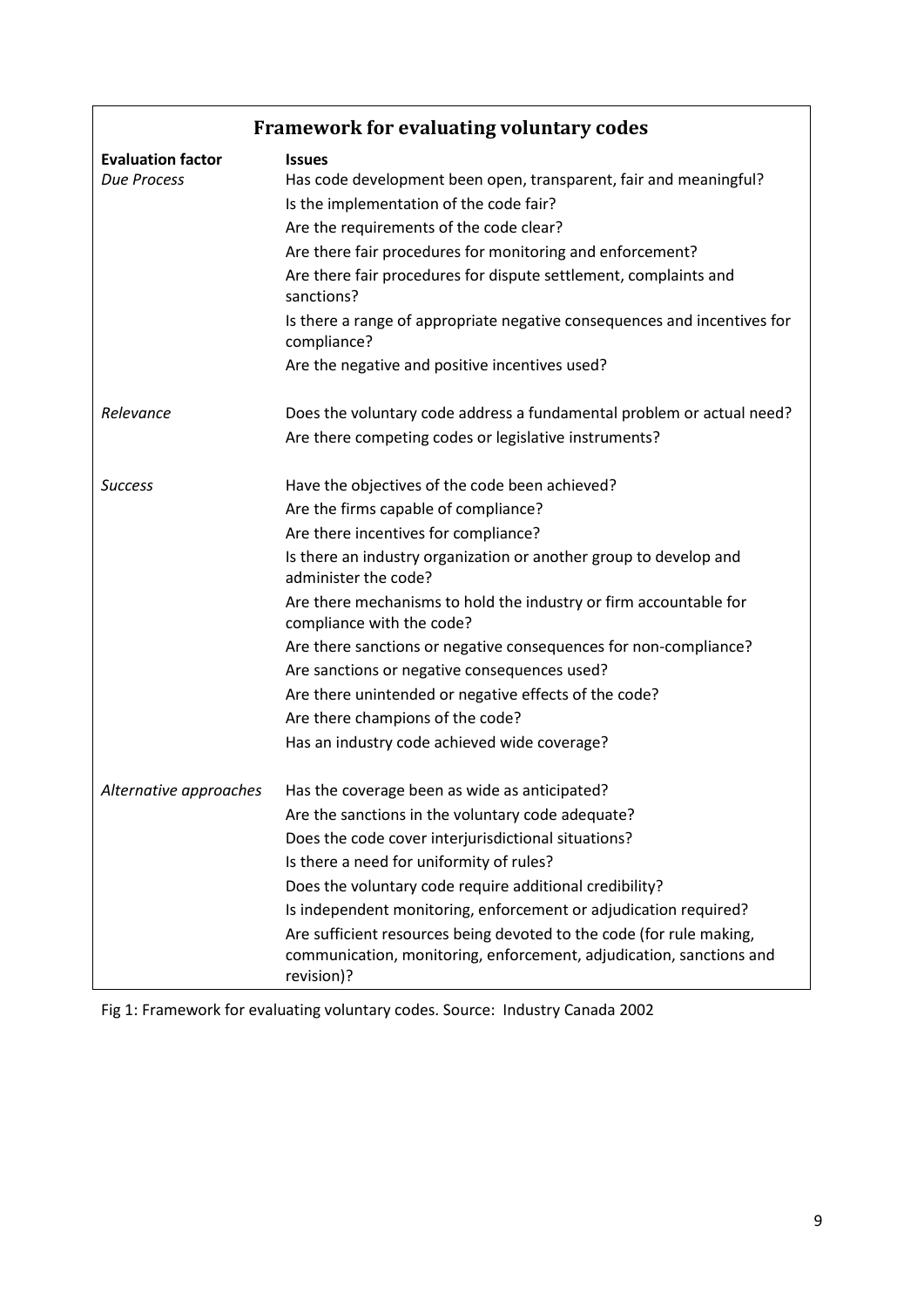# **Evaluating the Lease Code**

### **Outline of current code**

Having already set out the background to the lease code concept and its development, the initial focus of this section is on the requirements of the current code and processes surrounding its operation.

The 3<sup>rd</sup> edition has two main objectives. It promotes specific lease clauses and behaviours and has a more general stated objective to *"promote fairness in commercial leases".* There is also an information dissemination role and a further objective is stated to be "*to ensure that parties to a lease have easy access to information explaining the commitments they are making in clear English."* It consists of three parts:

- 1. A guide for landlords with 10 specific requirements in order for their lease to be Code-compliant;
- 2. A guide for occupiers, explaining terms and providing helpful tips; and
- 3. A model Heads of Terms (which can be completed on line and downloaded).

(JWGCL, 2007)

It was developed over many months by working group representing various stakeholders including landlords, tenant bodies, property and legal advisers and government. The group was clear that it wanted to produce a code that could be of practical use for the parties to lease transactions. This can be seen in the extract of the landlord code reproduced in appendix 1. This is the opening text:

*This revised lease code is the result of pan-industry discussion between representatives of landlords, tenants and government. The objective is to create a document which is clear, concise and authoritative.* 

*However, our aims are wider. We want the lease code to be used as a checklist for negotiations before the grant of a lease and lease renewals. Landlords should be transparent about any departures from the code in a particular case and the reasons for them.* 

(JWGCL, 2007)

The code was launched by a government minister in February 2007 and she welcomed "plans for wide dissemination of the Code" (Cooper 2007). However, the research done by Crosby and Hughes (2009) found that the dissemination of the code and attempts to ensure its adoption differed between the various members of the code working group. For example, the BPF implemented initiatives such as the Commercial Landlord Accreditation Scheme (CLAS) and the 'Pledges of support from law firms and agents', to encourage good practice in general and adoption of the Lease Code in particular. On the other hand the RICS and the Law Society publicised the Code through various journals, newsletters, ebulletins etc. as well as seminars and other events. The RICS introduced an initiative to encourage banks to promote the Code to small businesses. The Law Society produced a business lease, for short term lettings of simple premises, which explicitly conforms to the Code.

While this shows a range of initiatives to encourage its use, there is no overall and continuing system of accreditation, monitoring or audit of compliance with the code.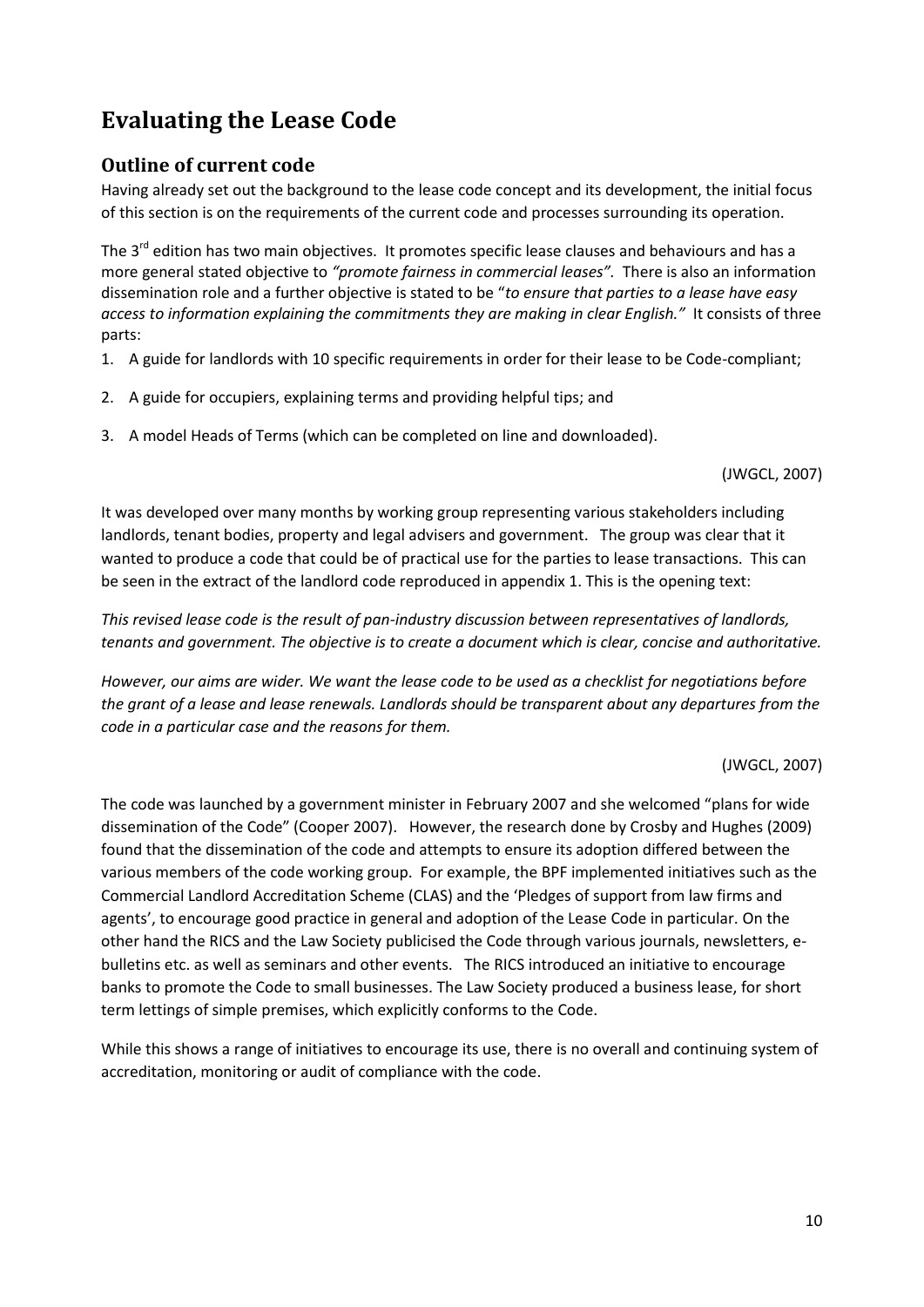## **The current code; answering Industry Canada's questions**

The detailed answers to each of the questions is set out in Appendix 2

## **Due process**

The development process appears to have been open, transparent, fair and meaningful with wide consultation. The resulting suite of documents contains clear requirements for landlords during lease negotiations and during the life of a lease. However, due process fails in two key respects. First, there is no single 'industry' to take on responsibilities under the code; there are several groups who need to act to make the code work by implementing its requirements. For example some lease clauses will be agreed by the landlord's property agent (such as lease term) and others (such as assignment arrangements) are likely to be the responsibility of the lawyers. The responsibility for ongoing management is likely to be given to a (different) firm of managing agents. This means that implementation is fragmented. There are no processes for monitoring and enforcement (beyond the periodic and high level monitoring commissioned by government). Similarly there are no real incentives to comply, or negative consequences for those that do not.

## **Relevance**

Given the composition of the code working group, including representatives of several occupier groups, it perhaps can be assumed that the code is addressing relevant issues. It has been revised three times to respond to changing circumstances and the findings of research into its effectiveness (DETR, 2000, Crosby *et al* 2005). Other research into landlord and tenant relations suggests that the issues are still very much alive (see for example the Occupier Satisfaction Index report (Property Industry Alliance and Corenet global (2009)).

#### **Success**

This is really not clear, largely because of the lack of mechanisms to implement and monitor the operation of the code at a detailed level. There are certainly organisations representing various stakeholders as well as firms and individuals that are championing the code; there are also firms with the expertise and capacity to implement compliance regimes. However, as discussed above, without the overall industry body to administer the scheme, the implementation is fragmented. Dissemination is the only issue concerning the latest code to be addressed so far and it was found that the code was reaching even fewer tenants than its predecessor and a minority of small landlords. It is difficult to see how a code can be considered a success if it is not even reaching those to which it is aimed, even before any assessment of its impact on the behaviour of those it does reach (Crosby and Hughes 2009).

### **Alternative approaches**

Given the lack of measurable success and the lack of mechanisms to implement and monitor the operation of the code, alternative approaches may seem to be necessary. This may be legislation, some system of mandatory use by professionals and/or the introduction of a monitoring body and associated systems. However, the financing of such systems may be controversial. There are examples of where legislation has been used to regulate the process of leasing to new tenants; for example, the case of retail leases/tenants in Australia (see, for example, Australian Government Productivity Commission (2008); Crosby (2007))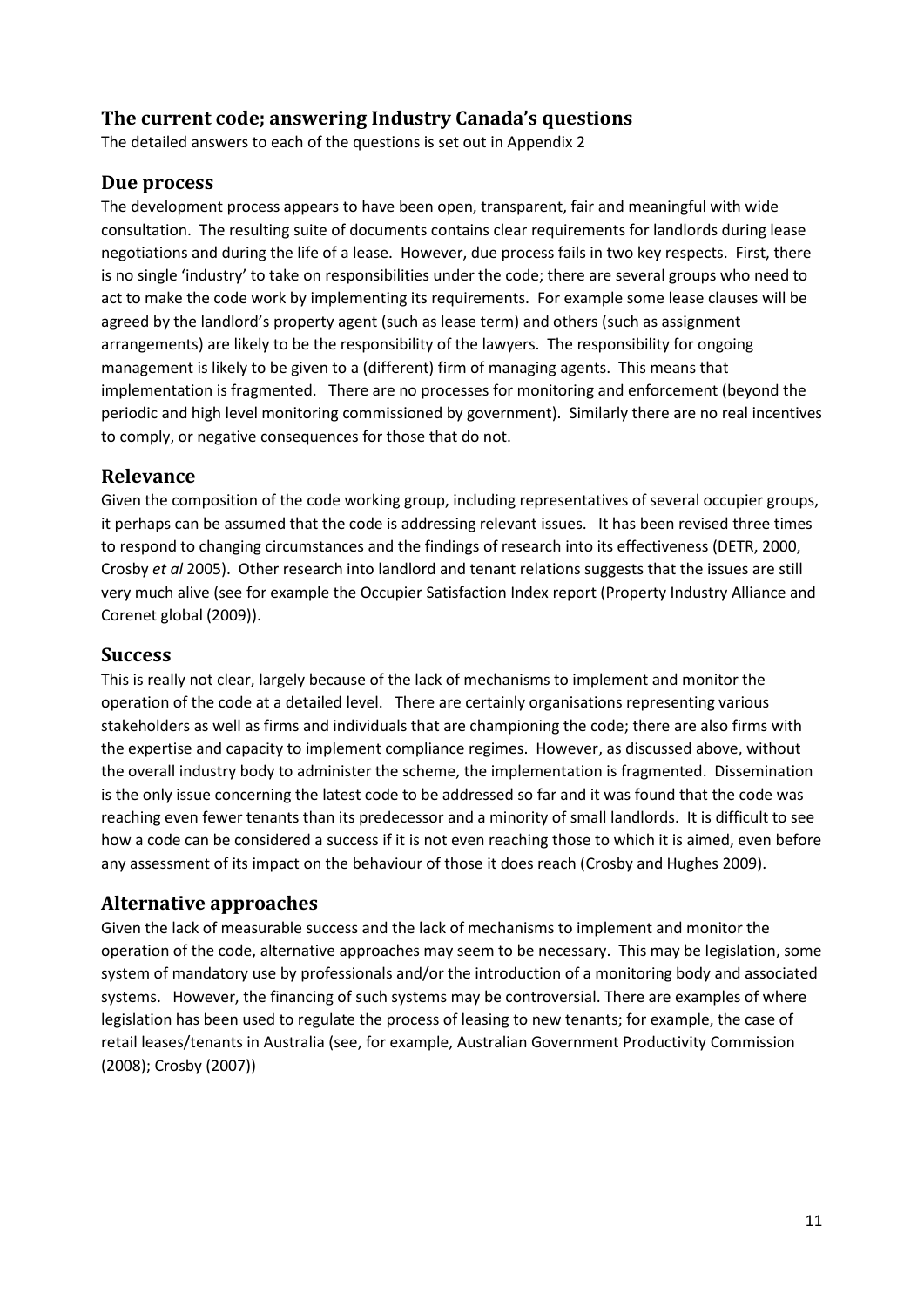# **Conclusions**

The Lease Code has been developed and revised over 15 years; those involved have responded to changing circumstances and the findings of research on its effectiveness. The third edition of the Code reflects a concerted effort by a wide range of stakeholders to produce a code that can be implemented and can achieve the objectives of promoting fairness and ensuring access to information. However, despite these efforts the code cannot be seen as *measurably* successful. There is no normative framework necessary to ensure that self-regulation works and it is not clear that there any sense of an 'industry morality'. The structures are not there to ensure implementation, monitor compliance and record views of affected stakeholders. While many firms advertise that they endorse and implement the code, it is not possible to ascertain whether they do or whether they are free-riders.

The code would therefore seem to be failing as an effective system of self-regulation. In the light of the literature, several reasons for this may be suggested. The leasing process involves individuals and organisations from different professions and lines of business making the organisational field highly complex. This means that there is no single governing body and responsibility for ensuring code compliance rests with individual organisations. This may distinguish this 'industry' from others that have successful schemes of self-regulation which typically have a central industry body overseeing its operation. In addition, the interaction between government and self-regulation may be too much in favour of the latter. The threat of legislation is not perceived as strong, which may be reducing the effect of the main incentive for compliance.

The question then arises as to whether the voluntary Lease Code (or similar self-regulation) could ever work. In order to address this, research is needed into the experience of other countries in regulating the property industry by voluntary means. There is a wealth of research into self-regulation in other industries, some of which has been mentioned in this paper; research is now needed to look more closely at the structures of these systems and if there are similar industries that have been able to overcome the institutional difficulties to make a success of self-regulation.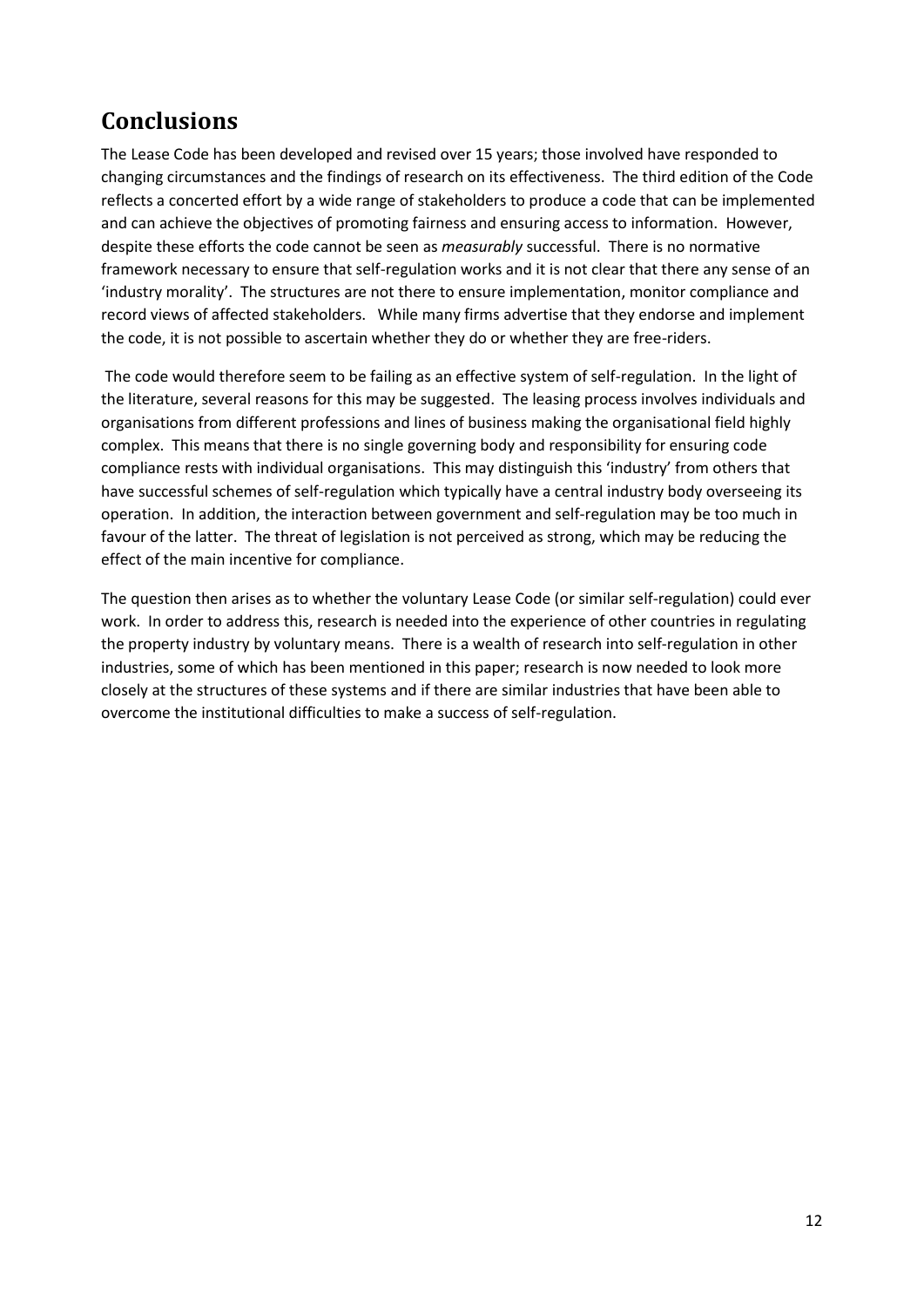## **References**

Austin (2009) Ministerial Statement by the Parliamentary Under-Secretary of State for Communities and Local Government, Ian Austin. London: Hansard HC 3 July 2009, c30WS.

Australian Government Productivity Commission (2008) *The Market for Retail Tenancy Leases in Australia.* Productivity Commission Inquiry Report No 43. Australian Government Productivity Commission: Canberra.

Ayres, I and Braithwaite, J (1995) *Responsive regulation: Transcending the deregulation debate* New York: Oxford University Press.

Boddewyn, J J (1985) Advertising self-regulation: Private government and agent of public policy. *Journal of Public Policy & Marketing*, 4, 129-41.

Braithwaite, J (1993) Responsive regulation in Australia. *In:* Grabosky, P and Braithwaite, J (Eds.), *Regulation and Australia's future*, pp. 81-96. Canberra: Australian Institute of Criminology.

Crosby, N (2006) Australian and UK small business leases – what can we learn from each other? *Australian Property Law Journal*, 14(3), 297-315.

Crosby, N and Hughes, C (2009) *Monitoring the 2007 Code for leasing business premises*, London: Department for communities and local government.

Crosby, N, Hughes, C and Murdoch, S (2004) *Interim report: Monitoring the 2002 Code of Practice for Commercial Leases.* London: ODPM.

Crosby, N, Hughes, C and Murdoch, S (2005) *Monitoring the 2002 Code of Practice for Commercial Leases.* London: ODPM.

Crosby, N, Hughes, C and Murdoch, S (2006a) Flexible property leasing and the small business tenant, *Journal of Property Research*, 23(2), 2006, 163-88.

Crosby, N, Hughes C and Murdoch, S (2006b) Exit strategies for business tenants. *Journal of Property Research*, 23(3), 2006, 215-36.

DETR (2000) *Monitoring the Code of Practice for Commercial Leases*. London: Her Majesty's Stationery Office.

DiMaggio, P J and Powell, W W (1983) The iron cage revisited: Institutional isomorphism and collective rationality in organizational fields. *American Sociological Review*, 48(2), 147-60.

DOE (1993) *Commercial Leases.* Government Consultation Paper. London: Department of the Environment.

Durkheim, E (1933) *The division of labor in society*. Trans. by G. Simpson. New York: Macmillan.

European Consumer Law Group [ECLG] (1983) Nonlegislative means of consumer protection. *Journal of consumer policy* VI(2), 209-24.

Gupta, A K and Lad, L J (1983) Industry self-regulation: An economic, organizational, and political analysis. *Academy of Management Review*, 8(3), 416-25.

Gunningham, N and Rees, J (1997) Industry self-regulation, an institutional perspective. *Law & Policy*, 19, 363-414.

HM Treasury (2005) *Investing for our future*. Budget Report – March. London : The Stationery Office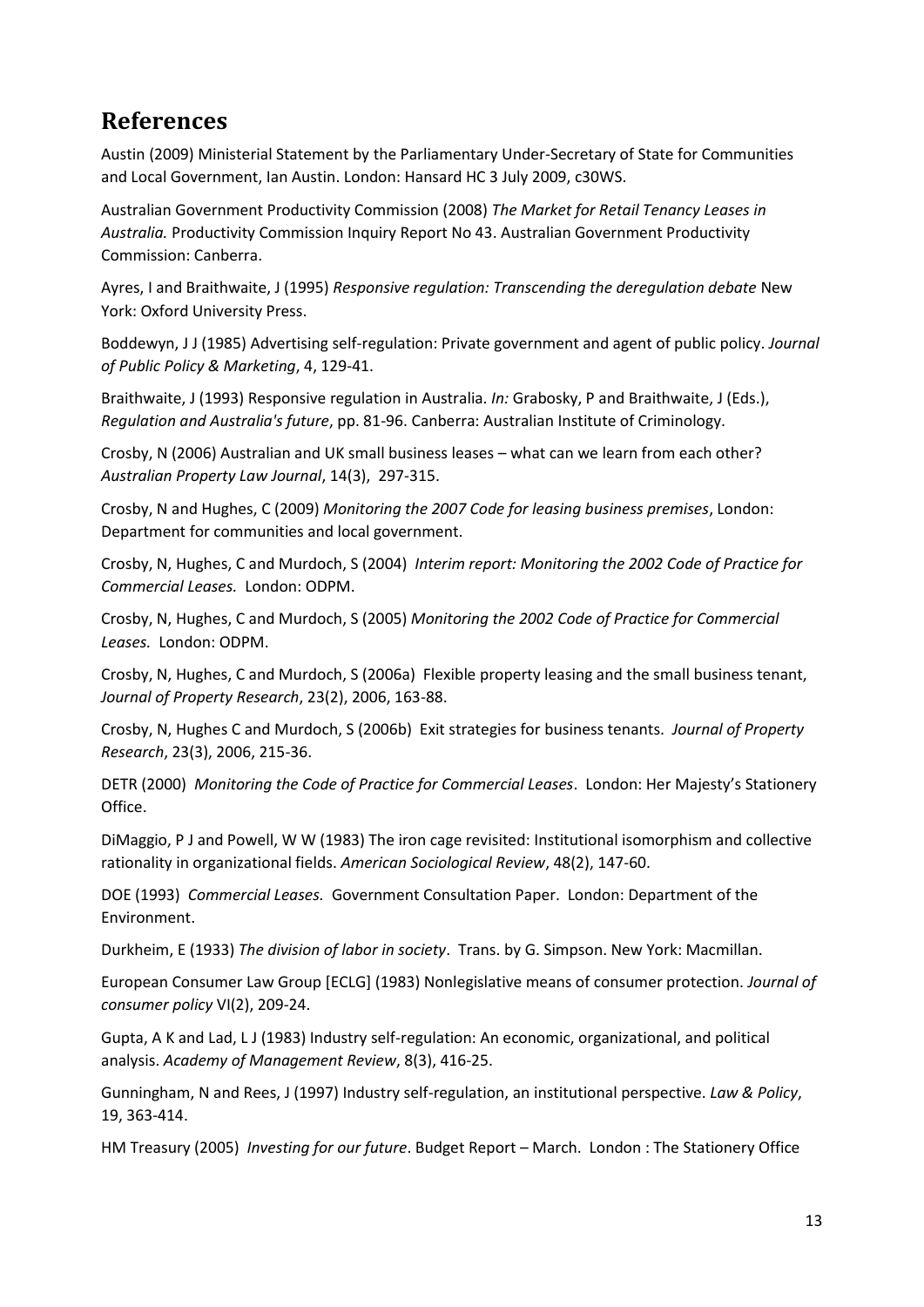Hemphill, T A (1992) Self-regulating industry behavior: Antitrust limitations and trade association codes of conduct. *Journal of Business Ethics*, 11, 915-20.

Hemphill, T A (2004) Monitoring global corporate citizenship: Industry self-regulation at a crossroads. *The Journal of Corporate Citizenship*, 14, 81-95.

Industry Canada - Office of Consumer Affairs (2002) *A framework for evaluating voluntary codes*, Ottowa: Government of Canada.

Joint Working Group on Commercial Leases [JWGCL] (2007) The Code for Leasing Business Premises in England and Wales 2007. RICS: London

Lennox, M J (2006) The role of private decentralized institutions in sustaining industry self-regulation. *Organization Science*, 17(6), 677-90.

Nonet, P and Selznick, P (1978) *Law and society in transition: Toward responsive law*. New York: Harper Books.

North , D C (1990) *Institutions, institutional change and economic performance*. Cambridge: Cambridge University Press

Office of Consumer Affairs (1998) *Voluntary codes: A guide for their development and use*, Ottowa: Government of Canada.

Property Industry Alliance and Corenet global (2009) *UK occupier satisfaction index*, Royal Institution of Chartered Surveyors.

RICS (1995) *Code of Practice for Commercial Leases in England and Wales*. London: Royal Institution of Chartered Surveyors.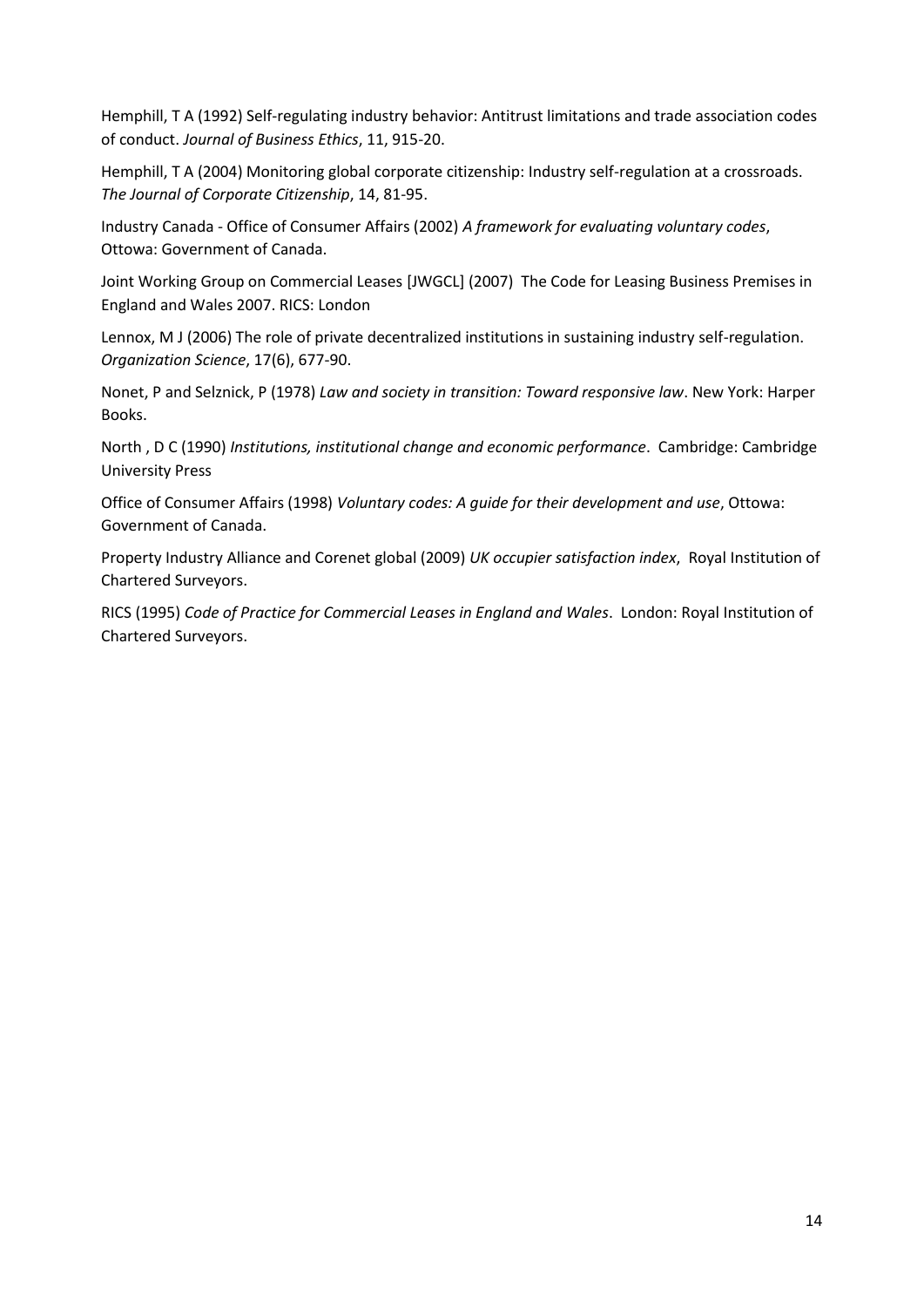## **Appendix 1:**

The Code for Leasing Business Premises<br>In England and Wales 2007 www.leasingbusinesspremises.co.uk

## Leasing Business Premises: Landlord Code



This document is one of three component parts of the Code for Leasing Business Premises in England and Wales 2007

#### Introduction

This revised lease code is the result of pan-industry discussion between representatives of landlords, tenants and government. The objective is to create a document which is clear, concise and authoritative.

However, our aims are wider. We want the lease code to be used as a checklist for negotiations before the grant of a lease and lease renewals, Landlords should be transparent about any departures from the code in a particular case and the reasons for them.

We have provided model heads of terms and whilst we recognise the code will apply to leases in England and Wales, we believe its intent should apply to the whole of the UK.

Most importantly, we are launching the code with an objective to ensure that parties to a lease have easy access to information explaining the commitments they are making in clear English. We will encourage trade and professional bodies, lenders and government (at all levels) to ensure small businesses are made aware of the code and the advisory pages which accompany it.

Although the code applies to new leases, please also see the British Property Federation declaration, which applies to existing leases, in relation to applications for consent to sublet where there is an existing lease covenant requiring subleases to be at the higher of the passing rent and the market rent.

We hope the code will help the industry in its quest to promote efficiency and fairness in landlord and tenant relationships.

#### Lease negotiations  $\mathbf{1}$

Landlords must make offers in writing which clearly state: the rent; the length of the term and any break rights; whether or not tenants will have security of tenure; the rent review arrangements; rights to assign, sublet and share the premises; repairing obligations; and the VAT status of the premises.

Landlords must promote flexibility, stating whether alternative lease terms are available and must propose rents for different lease terms if requested by prospective tenants.

#### 2 Rent deposits and guarantees

The lease terms should state clearly any rent deposit proposals, including the amount, for how long and the arrangements for paying or accruing interest at a proper rate. Tenants should be protected against the default or insolvency of the landlord.

State clearly the conditions for releasing rent deposits and quarantees.

#### 3 Length of term, break clauses and renewal rights

#### The length of term must be clear.

The only pre-conditions to tenants exercising any break clauses should be that they are up to date with the main rent, give up

occupation and leave behind no continuing subleases. Disputes about the state of the premises, or what has been left behind or removed, should be settled later (like with normal lease expiry).

The fallback position under the Landlord and Tenant Act 1954 is that business tenants have rights to renew their lease. It is accepted that there are a number of circumstances in which that is not appropriate. In such cases landlords should state at the start of negotiations that the protection of the 1954 Act is to be excluded and encourage tenants to seek early advice as to the implications.

#### 4 Rent review

Rent reviews should be clear and headline rent review clauses should not be used. Landlords should on request offer alternatives to their proposed option for rent review priced on a risk-adjusted basis.

For example, alternatives to upward only rent review might include up/down reviews to market rent with a minimum of the initial rent. or reference to another measure such as annual indexation.

Where landlords are unable to offer alternatives, they should give reasons.

Leases should allow both landlords and tenants to start the rent review process.

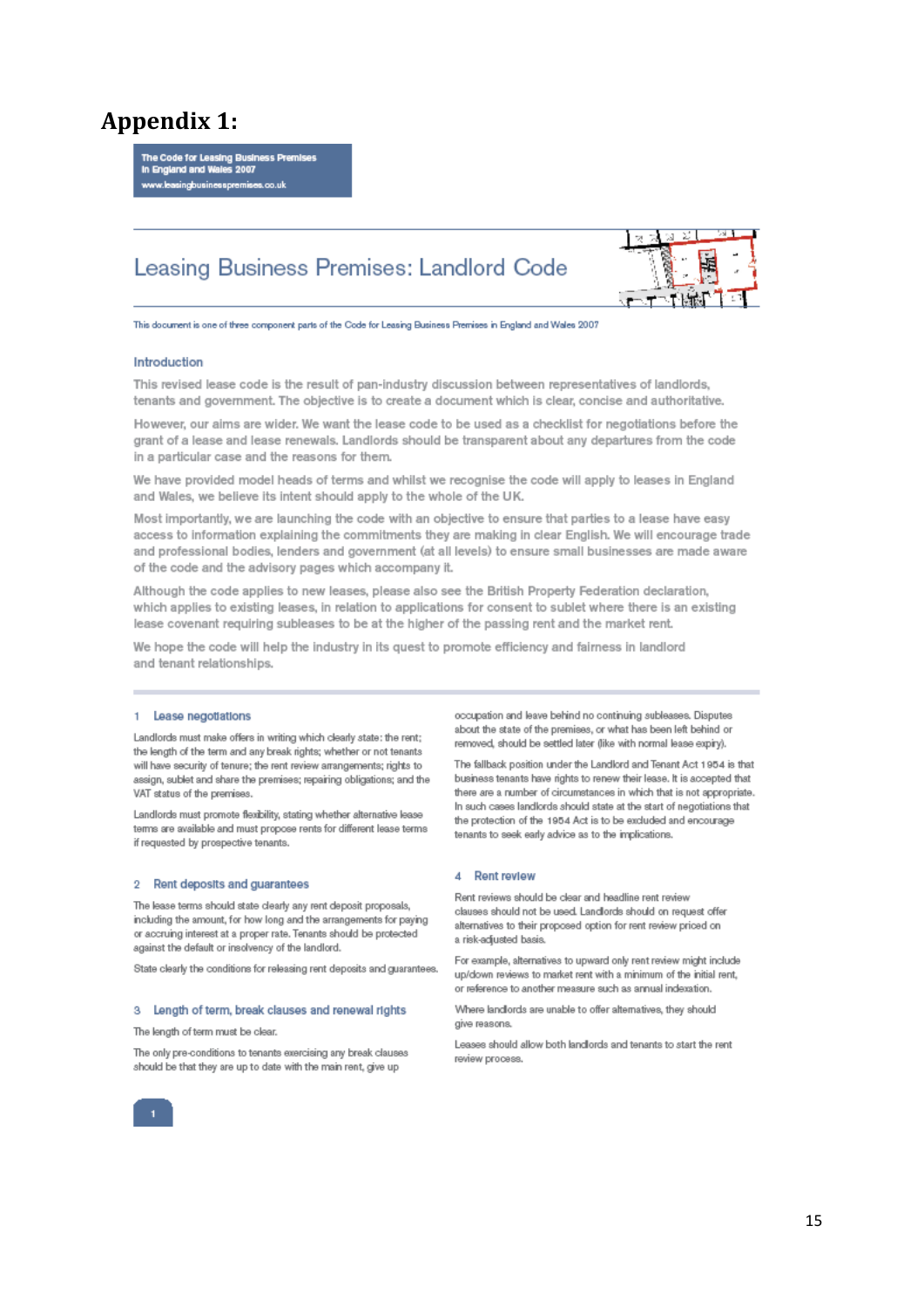# **Appendix 2: Completed framework for evaluating voluntary codes**

| <b>Evaluation</b><br>factor | <b>Issues</b>      | <b>Performance indicators</b>                                               |
|-----------------------------|--------------------|-----------------------------------------------------------------------------|
|                             |                    |                                                                             |
| Due                         | Has code           | Meaningful involvement of all industry players (including SMEs) in          |
| Process                     | development been   | development?                                                                |
|                             | open, transparent, | In the context of commercial leasing this is a diverse group.               |
|                             | fair and           | Industry players include landlords and their representative bodies as       |
|                             | meaningful?        | well as their advisers (lawyers and property agents). The answer is         |
|                             |                    | yes as these bodies were all involved in development of the 3 <sup>rd</sup> |
|                             |                    | edition as part of the working group:                                       |
|                             |                    | The Association Of British Insurers, British Council for Offices, British   |
|                             |                    | Property Federation, Investment Property Forum, The Law Society of          |
|                             |                    | England and Wales, The Royal Institution of Chartered Surveyors,            |
|                             |                    | The Forum of Private Business.                                              |
|                             |                    | Involvement of affected public (incl workers, consumers, public             |
|                             |                    | interest groups) in development?                                            |
|                             |                    | The key groups are those representing occupiers, large and small.           |
|                             |                    | These were represented in the working group in the shape of the             |
|                             |                    | British Retail Consortium, Confederation of British Industry, CoreNet       |
|                             |                    | Global, Federation of Small Businesses,                                     |
|                             |                    | Funding or support for SMEs or affected public?                             |
|                             |                    | Not that we are aware of.                                                   |
|                             |                    | <b>Government involvement?</b>                                              |
|                             |                    | Yes, Communities and Local Government and the Welsh Assembly                |
|                             |                    | Government were in the working group.                                       |
|                             |                    | Is the code publicly available?                                             |
|                             |                    | Yes it is readily available on the web.                                     |
|                             |                    | Did a standards development body develop the code?                          |
|                             |                    | Yes in the form of a working group.                                         |
|                             |                    | What was the decision making process (eg consensus, majority                |
|                             |                    | voting etc)?                                                                |
|                             |                    | We have no information.                                                     |
|                             | Is the             | Is there an imbalance of power in the industry?                             |
|                             | implementation of  | First there is not really a single industry. The leasing process and        |
|                             | the code fair?     | consequent relationship involves solicitors and surveyors among             |
|                             |                    | others. There are strong individual firms of landlords that also have a     |
|                             |                    | strong lobbying organisation, as well as strong professional groups         |
|                             |                    | representing advisers. To set against this there are an unknown             |
|                             |                    | number of smaller landlords who are not part of any organised               |
|                             |                    | group.                                                                      |
|                             |                    | Does the code impose different burdens on different industry                |
|                             |                    | members?                                                                    |
|                             |                    | We have no information on the costs of implementation but would             |
|                             |                    | assume that there are economies of scale for larger organisations           |
|                             |                    | who can spread compliance input over a larger number of individual          |
|                             |                    | property leases                                                             |
|                             |                    | Are the rules clearly communicated to the industry and the                  |
|                             |                    | affected public?                                                            |
|                             |                    | The monitoring research suggests not. For all three editions of the         |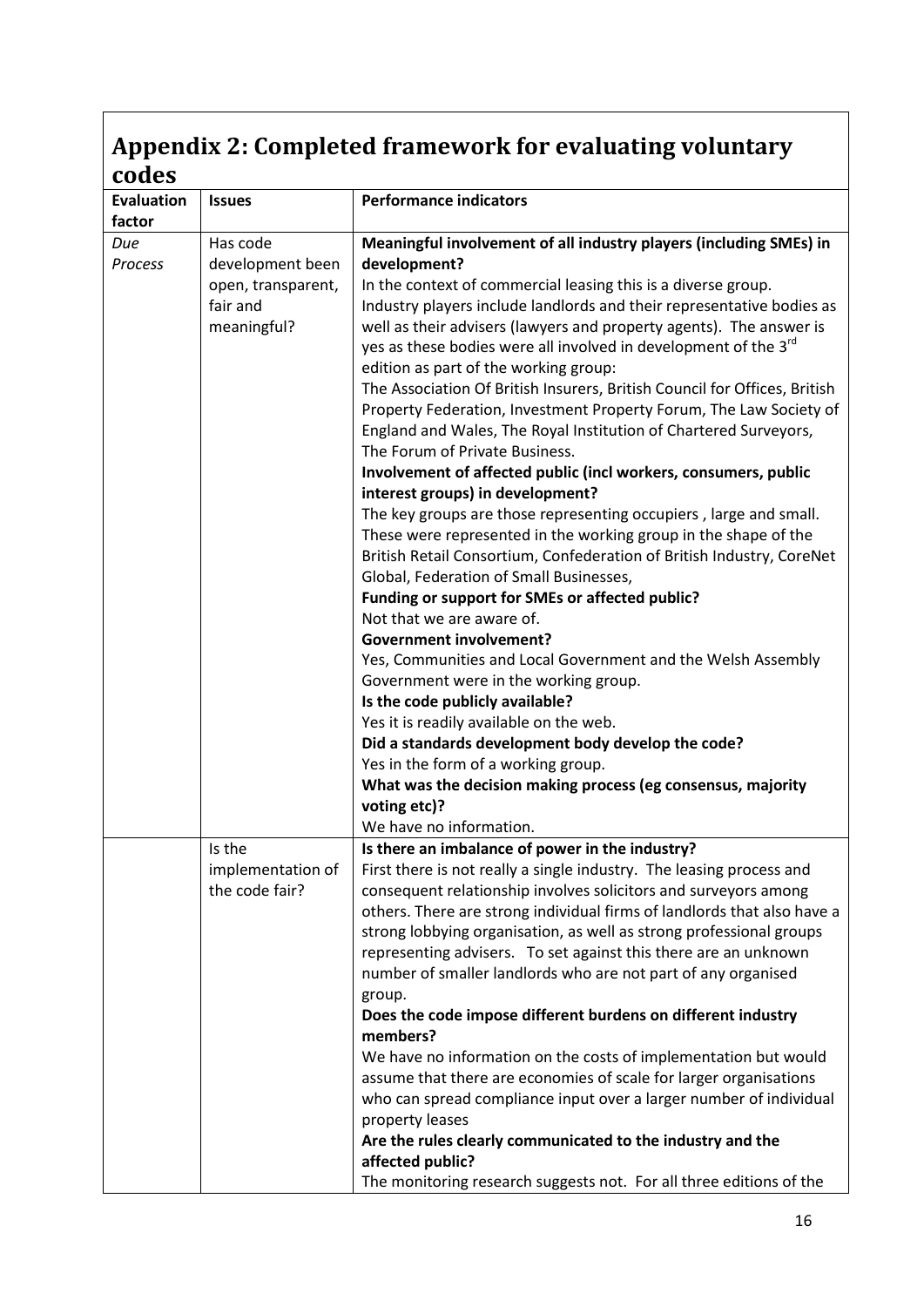|                                       | Code it was found that there are problems with dissemination. For                                                                                      |
|---------------------------------------|--------------------------------------------------------------------------------------------------------------------------------------------------------|
|                                       | the latest edition there was a surprising lack of awareness among                                                                                      |
|                                       | landlords, occupiers and their advisers with the exception of the                                                                                      |
|                                       | largest landlords and occupiers.                                                                                                                       |
| Are the                               | Does it use plain language?                                                                                                                            |
| requirements of                       | Yes, certainly the 3 <sup>rd</sup> edition makes a concerted attempt to use plain                                                                      |
| the code clear?                       | language, largely as it is aimed at small businesses be they landlords                                                                                 |
|                                       | or occupiers.                                                                                                                                          |
|                                       | Are there clear obligations on the industry?                                                                                                           |
|                                       | The third edition was drafted with the intention of achieving this as                                                                                  |
|                                       | the second edition had been criticised for being very vague and                                                                                        |
|                                       | having little in terms of specific obligations on landlords. Typical of                                                                                |
|                                       | this earlier edition is the following example:                                                                                                         |
|                                       | Both landlords and tenants should negotiate the terms of a lease<br>openly, constructively and considering each other's views. (2 <sup>nd</sup> Code). |
|                                       | Yet, even for the $3^{rd}$ edition, at first sight the answer is no as the                                                                             |
|                                       | home page of the website gives conflicting messages. It first gives a                                                                                  |
|                                       | signal to landlords that they do not have to follow it although with a                                                                                 |
|                                       | general 'government is watching' threat:                                                                                                               |
|                                       | "The Code is voluntary so occupiers should be aware that not all                                                                                       |
|                                       | Landlords will choose to offer Code-compliant leases. The                                                                                              |
|                                       | Government, however, takes a keen interest in ensuring the property                                                                                    |
|                                       | industry complies with this voluntary Code."                                                                                                           |
|                                       | (www.leasingbusinesspremises.co.uk 2007)                                                                                                               |
|                                       | However there is a specific Landlord's Code which contain clear                                                                                        |
|                                       | expectations for lease negotiations, clauses and property                                                                                              |
|                                       | management such as:                                                                                                                                    |
|                                       | "Landlords must make offers in writing which clearly state: the rent;                                                                                  |
|                                       | the length of the term and any break rights; whether or not tenants                                                                                    |
|                                       | will have security of tenure; the rent review arrangements; rights to                                                                                  |
|                                       | assign, sublet and share the premises; repairing obligations; and the<br>VAT status of the premises."                                                  |
|                                       | Some require landlords to simply respond to requests from                                                                                              |
|                                       | prospective occupiers and a few are somewhat vague:                                                                                                    |
|                                       | "Tenants' repairing obligations should be appropriate to the length                                                                                    |
|                                       | of term and the condition of the premises."                                                                                                            |
| Are there fair                        | Is there a compliance policy to govern monitoring and                                                                                                  |
| procedures for                        | enforcement?                                                                                                                                           |
| monitoring and                        | Are there independent and knowledgeable third party audits?                                                                                            |
| enforcement?                          | Is there approval of the internal audit process by independent third                                                                                   |
|                                       | parties?                                                                                                                                               |
|                                       | No to all three questions $-$ the only real monitoring is that funded by                                                                               |
|                                       | and for the Government. For the $2^{nd}$ edition of the code some of the                                                                               |
|                                       | interested parties attempted to collect data via questionnaires but                                                                                    |
|                                       | this was not impartial monitoring. There is no ongoing audit at firm                                                                                   |
|                                       | level. There is no obvious 'industry body' to do it.                                                                                                   |
| Are there fair                        | Performance indicators suggested here are about the process:                                                                                           |
| procedures for<br>dispute settlement, | presence of ombudsman, process for industry and public<br>complaints, reports of complaints, transparency of complaints                                |
| complaints and                        | process etc.                                                                                                                                           |
| sanctions?                            | There is no process either for the industry or for occupiers to                                                                                        |
|                                       |                                                                                                                                                        |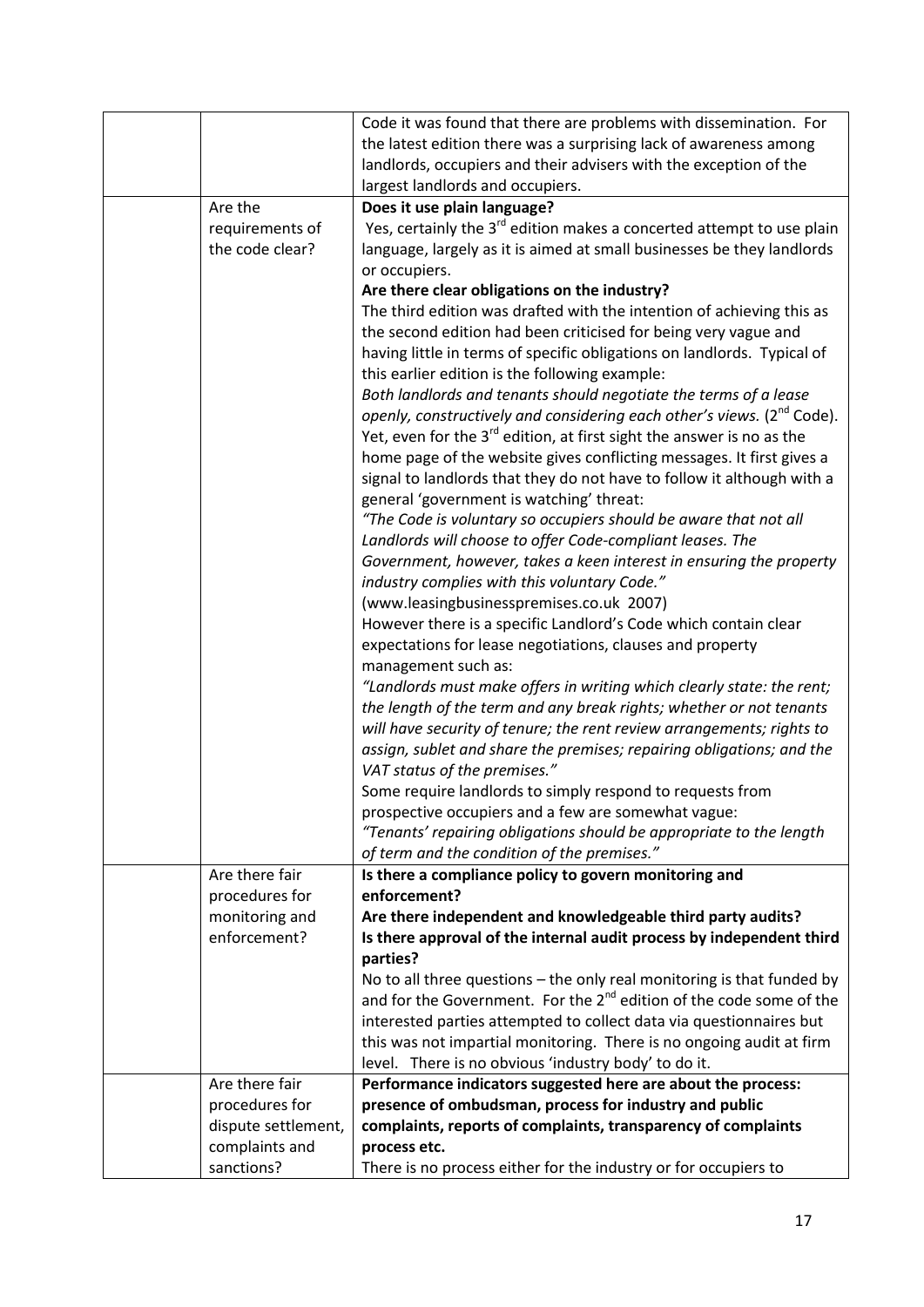|           |                     | complain about the operation of, or adherence to, the code. No<br>'body' has any role in this regard. |
|-----------|---------------------|-------------------------------------------------------------------------------------------------------|
|           | Is there a range of | Performance indicators are about proportionality, deterrent nature                                    |
|           | appropriate         | of consequences and incentives for compliance                                                         |
|           | negative            | There are no negative consequences at an individual firm level and                                    |
|           | consequences and    | similarly no firm level incentives for compliance. There is a general                                 |
|           | incentives for      | threat of legislation which is associated with the periodic research                                  |
|           | compliance?         | done for the government ; however the most recent research                                            |
|           |                     | suggested that this threat is no longer perceived as strong.                                          |
|           | Are the negative    | As above - no incentives so cannot be used.                                                           |
|           | and positive        |                                                                                                       |
|           | incentives used?    |                                                                                                       |
| Relevance | Does the voluntary  | Are the objectives of the code still relevant?                                                        |
|           | code address a      | There are two main objectives of the code. It promotes specific                                       |
|           | fundamental         | clauses and behaviours and has an objective to "promote fairness in                                   |
|           | problem or actual   | commercial leases". There is also an information dissemination role                                   |
|           | need?               | and a further objective is stated to be "to ensure that parties to a                                  |
|           |                     | lease have easy access to information explaining the commitments                                      |
|           |                     | they are making in clear English."                                                                    |
|           |                     | Some within the industry would say that the first objective has                                       |
|           |                     | largely been met through market mechanisms, although of course                                        |
|           |                     | others would disagree. Ireland has within the last year abolished the                                 |
|           |                     | use of upwards only rent review clauses in their commercial leases,                                   |
|           |                     | the original catalyst issue for UK occupier pressure for lease reform                                 |
|           |                     | in the early 1990s. Given the similarity of Irish and UK lease terms,                                 |
|           |                     | this suggests that lease reform is still a highly relevant issue in                                   |
|           |                     | commercial property markets                                                                           |
|           |                     | Can the behaviour that needs to be changed be identified?                                             |
|           |                     | To a large extent the answer is yes in terms of the specific                                          |
|           |                     | requirements of the Code. There would not be consensus about                                          |
|           |                     | which aspects of behaviour need changing but the flexibility agenda                                   |
|           |                     | of Government is quite well understood even if it is not well defined.                                |
|           |                     | The code monitoring has identified a number of issues and the                                         |
|           |                     | Government has used these reports to identify issues such as                                          |
|           |                     | assignment and subletting, upwards only rent reviews and the                                          |
|           |                     | awareness of small business of the implications of signing leases                                     |
|           |                     | where they would like behaviour to change.                                                            |
|           |                     | Does the problem the code addressed still exist?                                                      |
|           |                     | See above. Also work such as the Occupier Satisfaction Index (OSI)                                    |
|           |                     | (reference) suggests there are still many problem areas.                                              |
|           |                     | Has the code been updated to reflect changing conditions?                                             |
|           |                     | Yes, the new version is quite different to its predecessors and                                       |
|           |                     | reflects changes in leasing practices. Significantly. It is clearly                                   |
|           |                     | targeted at smaller landlords and occupiers. It also tries to reflect                                 |
|           |                     | the main concerns of occupiers.                                                                       |
|           |                     | Is there a process in place for evaluation and revision of the code?                                  |
|           |                     | The Code working group still exists but there appears to be no                                        |
|           |                     | process for reviewing the code on an ongoing basis.                                                   |
|           | Are there           | No. The only confusion that might occur is between the various                                        |
|           | competing codes     | versions of the code: The monitoring research of the dissemination                                    |
|           | or legislative      | of the latest code suggested that professionals are aware of the 2 <sup>nd</sup>                      |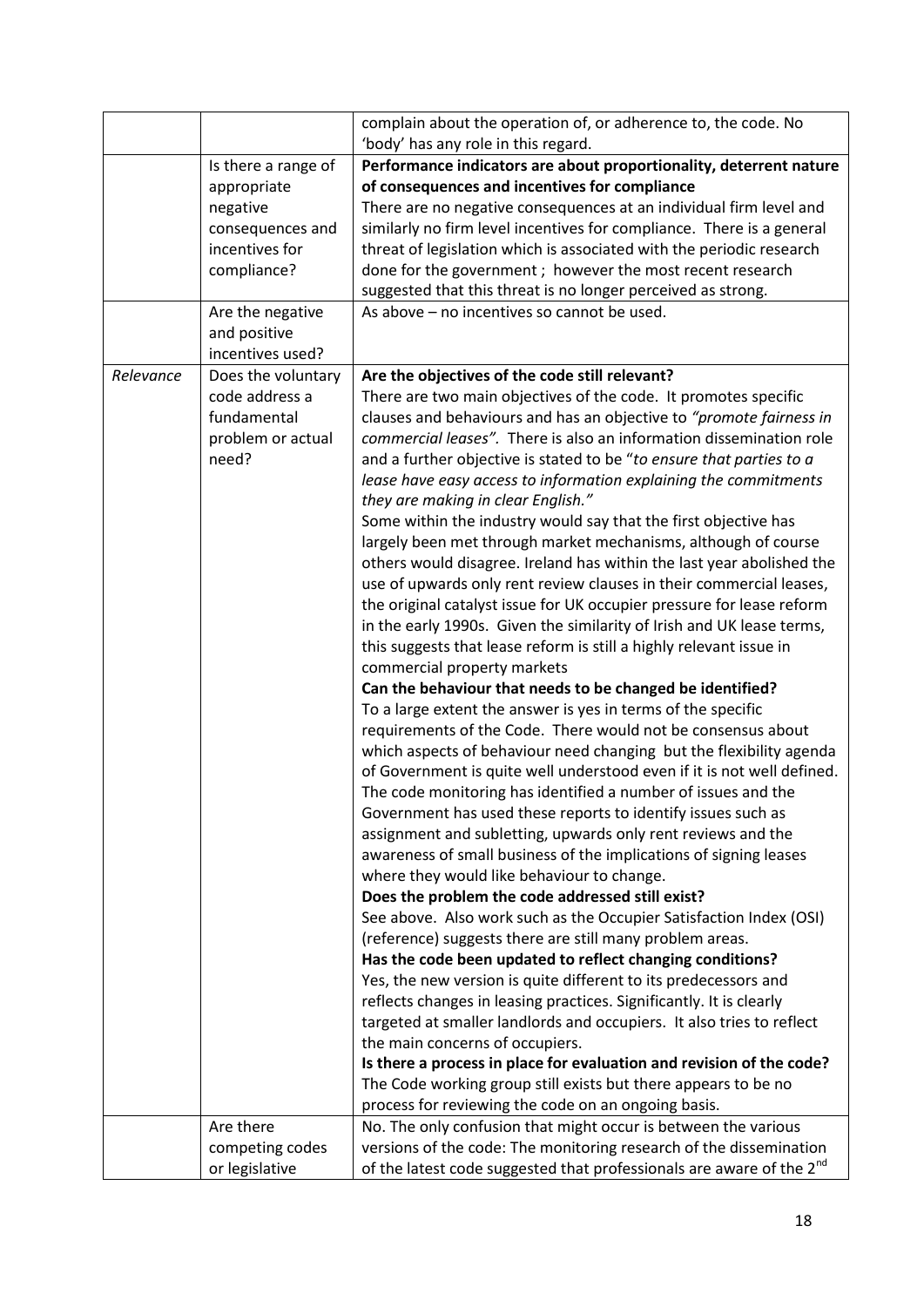|                | instruments?      | version and believe that to be the current edition rather than the 3 <sup>rd</sup> . |
|----------------|-------------------|--------------------------------------------------------------------------------------|
| <b>Success</b> | Have the          | Performance indicators are about increase or decrease in                             |
|                | objectives of the | customer/stakeholder complaints, number of violations,                               |
|                | code been         | achievement of measurable objectives and the reputation of                           |
|                | achieved?         | industry                                                                             |
|                |                   | The answers to the questions on relevance of the code show how                       |
|                |                   | difficult it is to answer this question. The lack of continual                       |
|                |                   | monitoring or procedures for complaint adds to these difficulties.                   |
|                |                   | Certainly there have been changes to lease clauses which might be                    |
|                |                   | seen to promote fairness; however the OSI suggests there are still                   |
|                |                   | problems to address. In terms of dissemination - the monitoring                      |
|                |                   | research shows that this objective has not been achieved.                            |
|                | Are the firms     | Performance indicators are first about the firms - their                             |
|                | capable of        | sophistication, expertise, provision of training, compliance                         |
|                | compliance?       | regimes, resources given to compliance, familiarity with code                        |
|                |                   | requirements. Second, the industry body - its training activities,                   |
|                |                   | resources for monitoring etc.                                                        |
|                |                   | The point has already been made that, although the code is largely                   |
|                |                   | aimed at regulating the behaviour of 'landlords', the firms involved                 |
|                |                   | in creating and operating a lease span several types of business.                    |
|                |                   | Within each group there are certainly some very large and                            |
|                |                   | sophisticated firms who are used to complying with regulations, for                  |
|                |                   | example the property advisers typically belong to the RICS and the                   |
|                |                   | lawyers are required to be members of the Law Society. There is                      |
|                |                   | some evidence of 'training' within these firms and their professional                |
|                |                   | bodies have been active in dissemination to the members. The BPF,                    |
|                |                   | representing landlords, has similarly been active in dissemination.                  |
|                |                   | However there is little evidence of firms adopting compliance                        |
|                |                   | regimes; our research found evidence of only one firm that ensured                   |
|                |                   | it had procedures in place to conform to the code before using the                   |
|                |                   | code logo. It is also not clear the extent to which landlords (who                   |
|                |                   | endorse the code) ensure that their advisers and agents are using it.                |
|                |                   | Beyond the large firms, there are many SMEs in all types of business                 |
|                |                   | that are unaware of the code and so unlikely to score highly on                      |
|                |                   | these performance indicators.                                                        |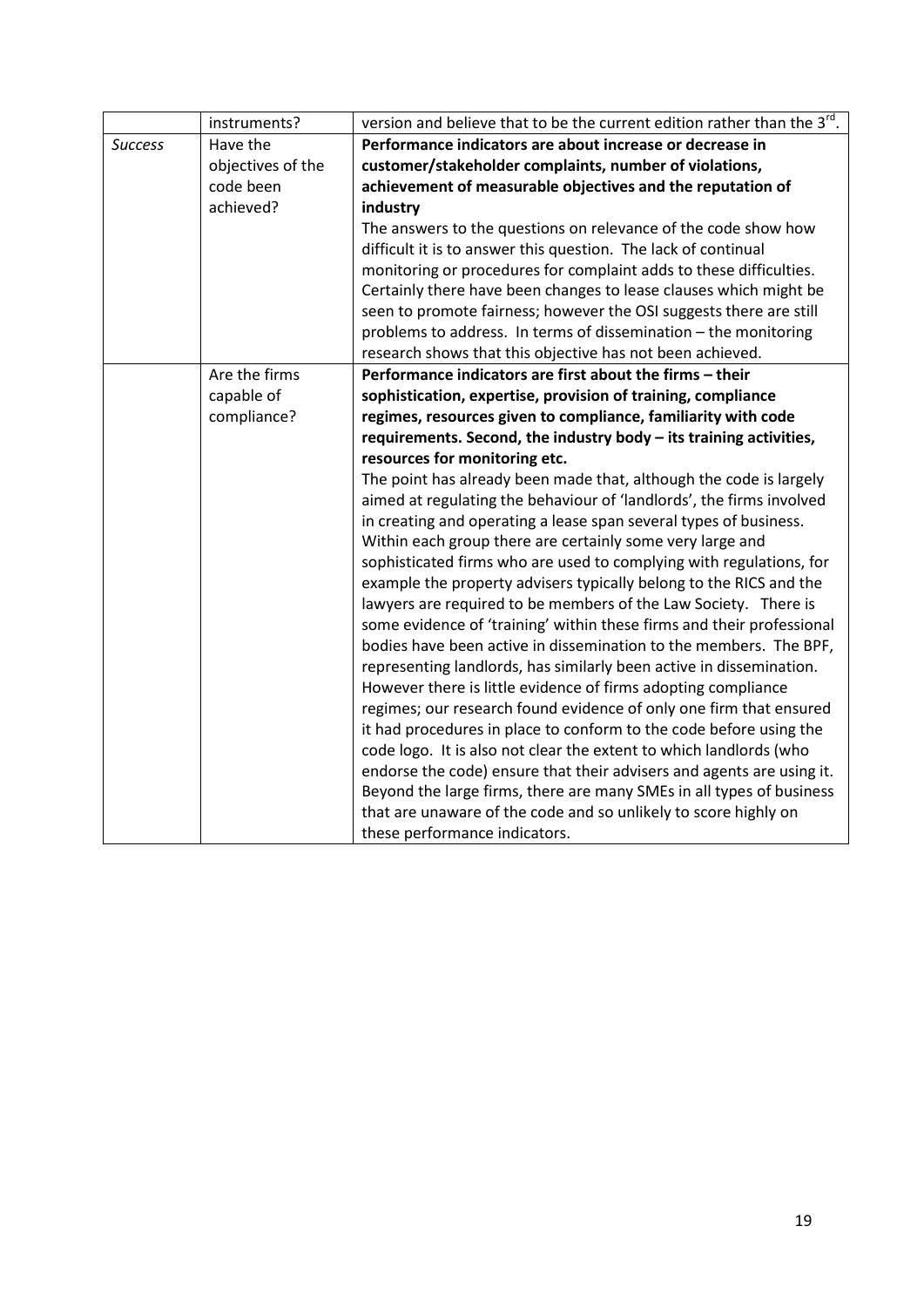| Are there                           | Performance indicators include: logo, financial incentives,                                                                             |
|-------------------------------------|-----------------------------------------------------------------------------------------------------------------------------------------|
| incentives for                      | competitive advantage, regulatory incentives, high exit costs,                                                                          |
| compliance?                         | negative consequences for non-compliance, identification as non-                                                                        |
|                                     | complier.                                                                                                                               |
|                                     | There is no logo for the $3^{rd}$ edition; to show endorsement of the                                                                   |
|                                     | code agents typically put a line on the particulars such as this from a                                                                 |
|                                     | property being marketed by Jones Lang LaSalle, property agents:                                                                         |
|                                     | <b>LEASE CODE</b>                                                                                                                       |
|                                     | British Land supports the aims and objectives of the Code of Practice                                                                   |
|                                     | for Commercial Leases in England and Wales. A copy of the Code is                                                                       |
|                                     | obtainable from your advisors or from                                                                                                   |
|                                     | www.commercialleasecodeew.co.uk or from the Royal Institution of                                                                        |
|                                     | Chartered Surveyors. 12 Great George Street, London, SW1P 3AD.                                                                          |
|                                     | The advantages of compliance are not clear; there may be some                                                                           |
|                                     | reputational advantage but there is no direct evidence of this. There                                                                   |
|                                     | are certainly no specific and measurable consequences of non-                                                                           |
|                                     | compliance. Whether compliance is valued by customers is unclear                                                                        |
|                                     | without research into this.                                                                                                             |
| Is there an industry                | To develop yes - but not to administer. This role is dissipated across                                                                  |
| organization or<br>another group to | professional bodies and industry groups who represent various<br>players with different inputs into the leasing process.                |
| develop and                         |                                                                                                                                         |
| administer the                      |                                                                                                                                         |
| code?                               |                                                                                                                                         |
| Are there                           | Performance indicators include complaints procedures, reports,                                                                          |
| mechanisms to                       | audits etc                                                                                                                              |
| hold the industry                   | No - only the Government funded periodic research which address                                                                         |
| or firm                             | specific questions posited by government.                                                                                               |
| accountable for                     |                                                                                                                                         |
| compliance with                     |                                                                                                                                         |
| the code?                           |                                                                                                                                         |
| Are there sanctions                 | No - only a general threat of legislation                                                                                               |
| or negative                         |                                                                                                                                         |
| consequences for                    |                                                                                                                                         |
| non-compliance?                     |                                                                                                                                         |
| Are sanctions or                    | No sanctions so cannot be used.                                                                                                         |
| negative                            |                                                                                                                                         |
| consequences                        |                                                                                                                                         |
| used?                               |                                                                                                                                         |
| Are there                           | Performance indicators such as limiting completion or uneven                                                                            |
| unintended or                       | burden between players being imposed                                                                                                    |
| negative effects of<br>the code?    | None that are apparent; there is certainly no sense that conforming                                                                     |
|                                     | to the code limits competition. Given that conforming with the code<br>is arguably not particularly onerous then it does not overburden |
|                                     | them.                                                                                                                                   |
| Are there                           | Do leaders support, promote and apply pressure on peers to                                                                              |
| champions of the                    | implement code?                                                                                                                         |
| code?                               | Industry leaders do publicly support and endorse the code.                                                                              |
|                                     | However, while the BPF is quite vocal in encouraging members to                                                                         |
|                                     | conform, the professional bodies are reluctant to apply pressure on                                                                     |
|                                     | their members. The monitoring research for the third code found                                                                         |